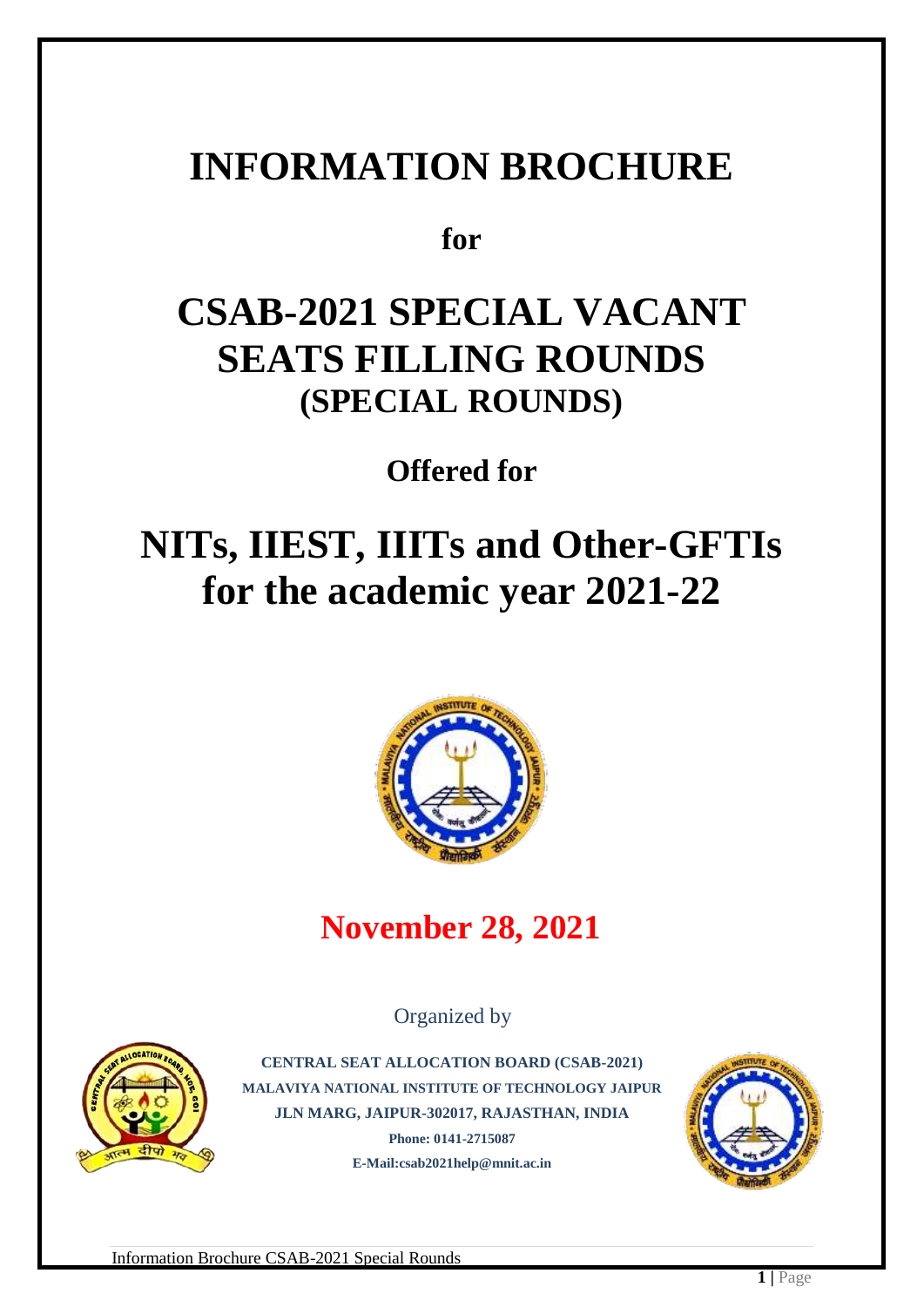The CSAB Special Round of Counselling is conducted with the objective to carry out smooth and transparent admission procedure, minimizing the number of vacant seats and allowing the candidates as per their merit to get admission to the course and institute of their choice.

In order to help the system to achieve the above objectives, it is advised that the candidates should carefully follow the admission procedure given in this Information Brochure.

Approved by the Core Committee of the Central Seat Allocation Board (CSAB) 2021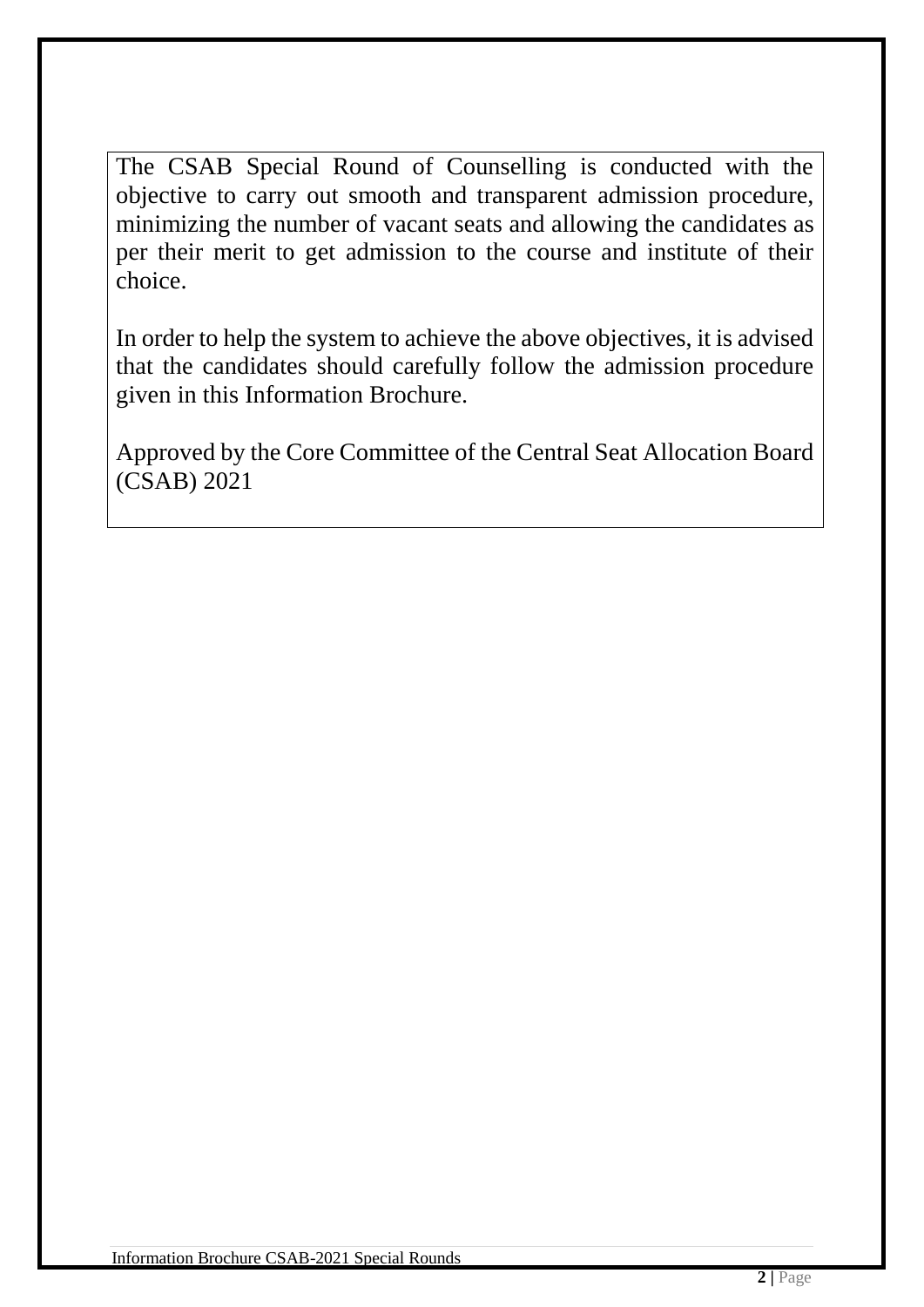### **SCHEDULE FOR SPECIAL VACANT SEATS FILLING ROUNDS for NITs, IIITs and other GFTIs (Except IITs)**

#### **SPECIAL VACANT SEATS FILLING ROUNDS**, hereafter called **SPECIAL ROUNDS**,

will be conducted only for NITs, IIITs and other GFTIs (Except IITs) after completion of all the JoSAA Rounds as per the following schedule:

| <b>Event</b>                                                                                                                                                                                                                                                                                                                                                                                                                                                                                                      | <b>Date</b>                                                                                          |
|-------------------------------------------------------------------------------------------------------------------------------------------------------------------------------------------------------------------------------------------------------------------------------------------------------------------------------------------------------------------------------------------------------------------------------------------------------------------------------------------------------------------|------------------------------------------------------------------------------------------------------|
| Display of Vacancies after JoSAA rounds                                                                                                                                                                                                                                                                                                                                                                                                                                                                           | 27 <sup>th</sup> Nov 2021 (Sat)                                                                      |
| Registration, Payment of Participation/Processing Fee and Choice<br><b>Filling STARTS</b>                                                                                                                                                                                                                                                                                                                                                                                                                         | 28 <sup>th</sup> Nov 2021 (Sun)                                                                      |
| Registration, Payment of Participation/Processing Fee and Choice<br><b>Filling ENDS</b>                                                                                                                                                                                                                                                                                                                                                                                                                           | 30 <sup>th</sup> Nov 2021 (Tue)                                                                      |
| Display of Seat Allotment Result - Special Round-I                                                                                                                                                                                                                                                                                                                                                                                                                                                                | $2nd$ Dec 2021 (Thu)                                                                                 |
| A) Exercising any one of the following options based on the<br>outcome of Special Round-I<br>FREEZE/SLIDE/FLOAT (OR)<br>$\bullet$<br>Surrender Allotted Seat and Participating in Next Round (OR)<br>Surrender Allotted Seat and NOT Participating in Next Round<br>(OR)<br>Not allotted any seat at the end of special round-I, and NOT<br>WIILING TO PARTICIPATE IN THE SPECIAL ROUND - II<br>B) Online reporting: Seat Acceptance Fee payment /Document<br>upload/Response by candidate to query (if required) | $2nd$ Dec 2021 (Thu)<br>$(17:00 \text{ hrs})$<br>To<br>$4th$ Dec 2021 (Sat)<br>$(12:00 \text{ hrs})$ |
| Last day to respond to query (Special Round I)                                                                                                                                                                                                                                                                                                                                                                                                                                                                    | $5th$ Dec 2021 (Sun)<br>Till 14:00 hrs                                                               |
| Display of Seat Allotment Result - Special Round-II                                                                                                                                                                                                                                                                                                                                                                                                                                                               | $7th$ Dec 2021 (Tue)                                                                                 |
| <b>Online reporting:</b> Seat Acceptance Fee payment /Document upload /<br>Response by candidate to query (if required)                                                                                                                                                                                                                                                                                                                                                                                           | $7th$ Dec 2021 (Tue)<br>$(12:00 \text{ hrs})$<br>To<br>$9th$ Dec 2021 (Thu)<br>$(12:00 \text{ hrs})$ |
| Last day to respond to query (Special Round II)                                                                                                                                                                                                                                                                                                                                                                                                                                                                   | $9th$ Dec 2021 (Thu)<br>Till 17:00 hrs                                                               |
| Reporting at Allotted Institute for all candidates of CSAB Special Round<br>I & II who have confirmed their seats.<br>Candidates who have secured their seat by paying partial admission fee<br>during JoSAA 6 <sup>th</sup> Round are also required to report at the allotted<br>institute during this period.<br>Balance fee payable by the candidates at the allotted institute.<br>Visit the respective Institute website for more details.                                                                   | $7th$ Dec 2021 (Tue)<br>$(10:00 \text{ hrs})$<br>Tо<br>13th Dec 2021<br>$(17:00 \text{ hrs})$        |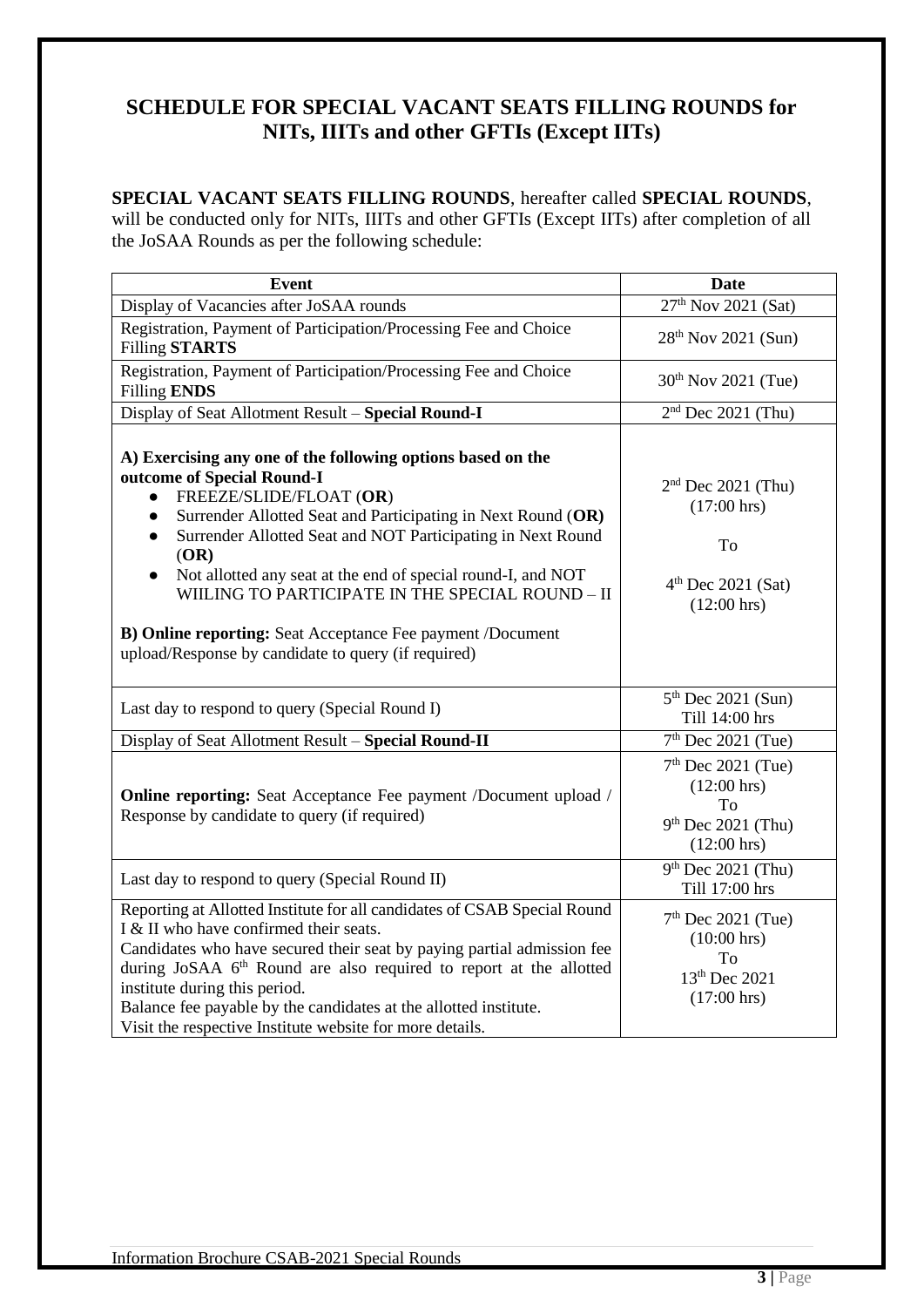### **IMPORTANT NOTICE FOR PHYSICAL VERIFICATION PROCESS AND DATE RANGES FOR PwD CANDIDATES in CSAB 2021**

This year the PwD candidates would be allowed a longer time duration along with the choice for selection of the institute where they would like to report for physical verifications of their PwD status vis-à-vis the information mentioned in the documents uploaded by the candidates, as per the following schemes. Please read the CSAB 2021 Business Rules properly for adhering to all the requirements.

#### **Those PwD Candidates whose Certificate has not been Physically Verified in JOSAA Rounds the following procedures will be adopted for physical verification of their PwD Status:-**

- 1. Physical verification process starts from November 28<sup>th</sup>, 2021, and continue through the counseling rounds of CSAB 2021 Special Rounds.
- 2. Each JEE (Main) 2021 qualified PwD candidate is required to complete this process latest by the end of the counseling round in which they are allocated a seat (if any), failing which the allocated seat shall be canceled.
- 3. Before candidates come for physical verification they are required to register on the CSAB 2021 portal.
- 4. Candidates are required to choose one reporting center in NIT+ System (for physical verification), date, as well as time (FN/AN) usingthe link available on the CSAB 2021 portal before coming for physical verification.
- 5. The verification can be done in **one** of the following two intervals:
	- a. Interval 1: Between November  $28<sup>th</sup>$  to November  $30<sup>th</sup>$ ,  $2021$  (both days inclusive).
	- b. Interval 2: During the actual counseling special rounds: Each candidate seeking to get the benefit of the PwD category is required to complete this process latest by the end of the counseling special roundin which they are allocated a seat (if any).
- 6. It is candidate's responsibility to plan their travel such that the physical verification is completed by the last day of the counseling round in which they are allocated a seat (if any) [Please see CSAB 2021 Schedule for Special Rounds]. No exceptions shall be made in this regard.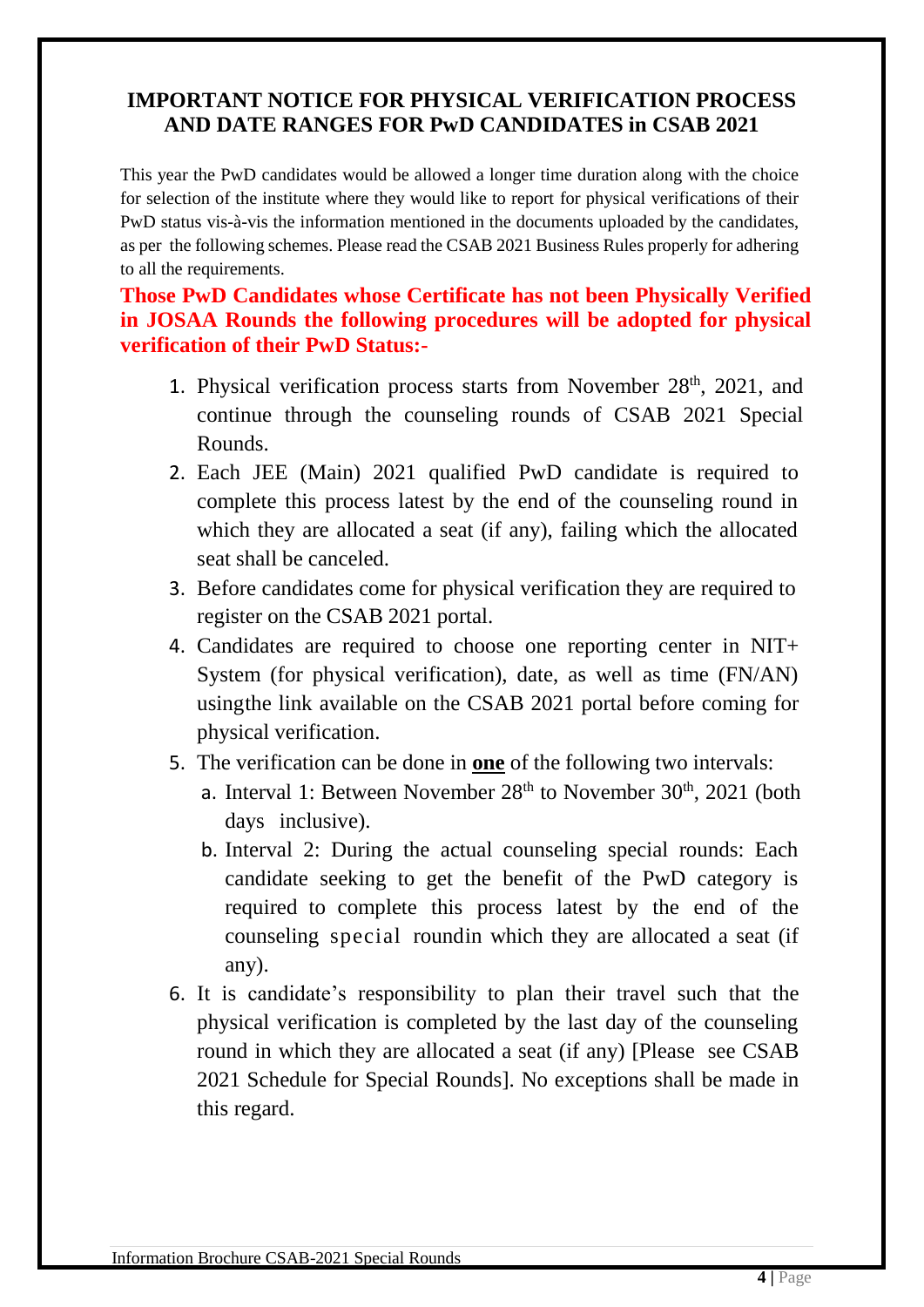## Contents

| $\mathbf{1}$   |       |                                                                   |                |
|----------------|-------|-------------------------------------------------------------------|----------------|
| $\overline{2}$ |       |                                                                   |                |
| 3              |       |                                                                   |                |
|                | 3.1   | <b>ELIGIBILITY FOR SPECIAL ROUNDS:</b>                            | $\overline{4}$ |
|                | 3.2   | SPECIAL ROUND COUNSELING PROCESS                                  | 5              |
|                | 3.2.1 |                                                                   |                |
|                | 3.2.2 | STEP 2: PAYMENT FOR SPECIAL ROUND PARTICIPATION FEE:  6           |                |
|                | 3.2.3 | STEP 3: ONLINE CHOICE FILLING AND CHOICE LOCKING FOR SPECIAL      |                |
|                | 3.2.4 | STEP 4: SEAT ALLOTMENT BUSINESS RULES FOR SPECIAL ROUND:  8       |                |
|                | 3.2.5 | STEP 5: CHOOSING A WILLINGNESS OPTION AFTER SPECIAL ROUND-I       |                |
|                | 3.2.6 |                                                                   |                |
|                | 3.2.7 | STEP 7: PAYMENT OF SPECIAL ROUND SEAT ACCEPTANCE FEE:  12         |                |
|                | 3.2.8 | STEP 8: ONLINE REPORTING AFTER SPECIAL ROUND-I SEAT ALLOTMENT     |                |
|                | 3.2.9 |                                                                   |                |
| $\overline{4}$ |       | ADJUSTMENT OF SPECIAL ROUND PARTICIPATION AND SEAT ACCEPTANCE FEE |                |
| 5              |       |                                                                   |                |
|                |       |                                                                   |                |
|                |       |                                                                   |                |
|                |       |                                                                   |                |
|                |       |                                                                   |                |
|                |       |                                                                   |                |
|                |       |                                                                   |                |
|                |       |                                                                   |                |
|                |       |                                                                   |                |
|                |       |                                                                   |                |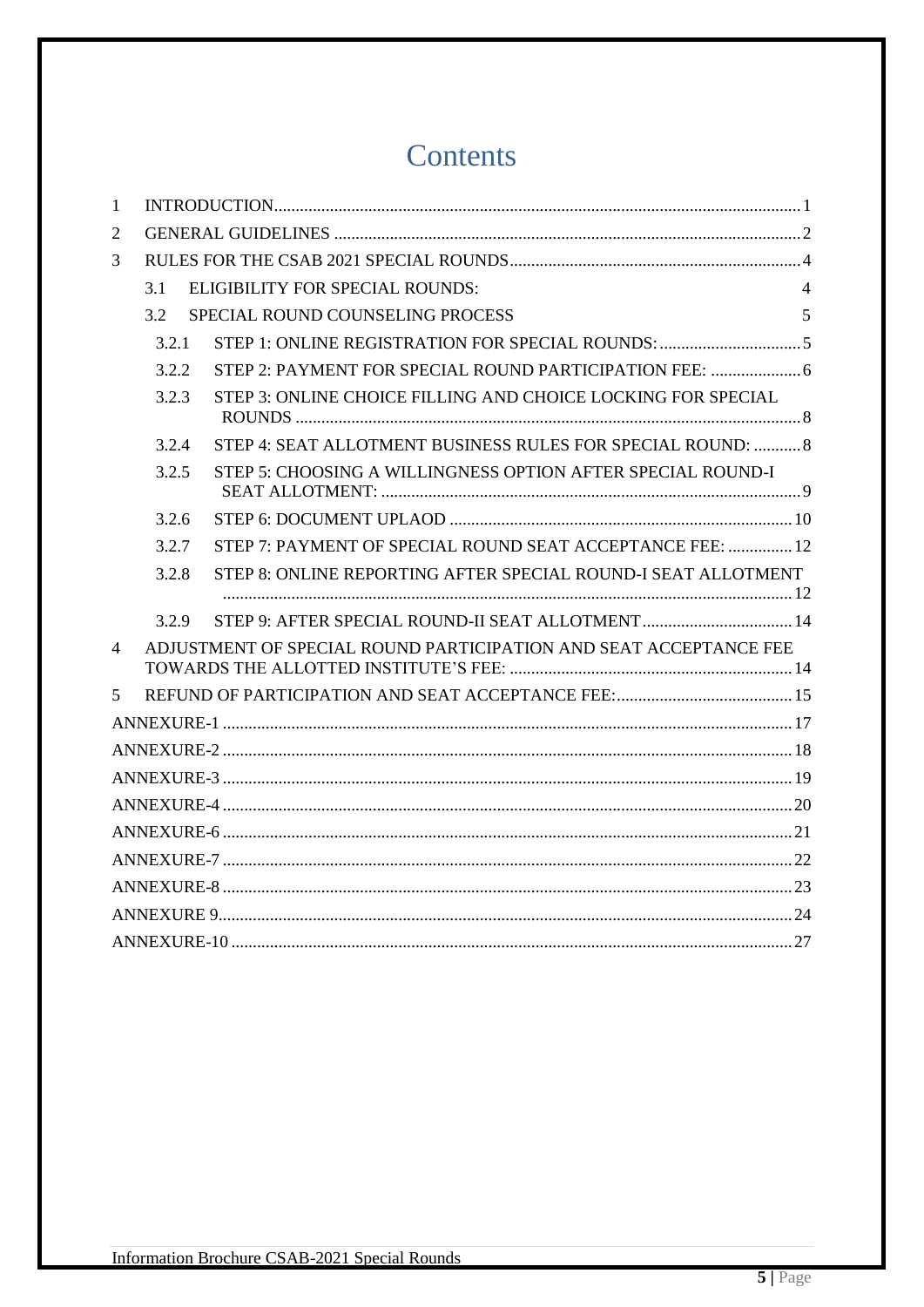## <span id="page-5-0"></span>**1 INTRODUCTION**

The Ministry of Education (erstwhile Ministry of Human Resource Development), Government of India took a policy decision in 2002 to conduct an All India Engineering Entrance Examination (AIEEE) annually, doing away with many of the large number of entrance examinations that were being conducted till then by various institutes in the country for admission to undergraduate degree programmes in the disciplines of Engineering/Technology and Architecture/Planning. This initiative has been widely accepted and appreciated.

A Central Counselling Board (CCB) constituted by the Govt. of India coordinated admissions to UG degree programmes in Engineering, Technology and Architecture for selected institutes till 2012. From 2013 onwards, CCB and AIEEE have been renamed as Central Seat Allocation Board (CSAB) and JEE (Main) respectively.

By the order of the Ministry of Education, joint counselling for IITs/NITs/IIITs/GFTIs started from academic session 2015-16 and Joint Seat Allocation Authority (JoSAA) was created to execute the joint counselling. IITs-JAB (Joint Admission Board) and NITs-CSAB with JoSAA-2021 will admit candidates in the first year of Engineering/Technology and Architecture/Planning Programs of 23 IITs, 31 NITs, IIEST Shibpur, 26 IIITs, and 33 other Government Funded Institutes (GFTIs) (list displayed on website https://josaa.nic.in) on the basis of their rank in JEE(Advance) for IITs/JEE (Main) for NIT+System and category, through a centralized seat allocation procedure, for the academic session 2021-22.

The CSAB for 2021 has been constituted with Director, Malaviya National Institute of Technology Jaipur, Rajasthan as it's Chairperson as per the Office Memorandum of Ministry of HRD, Govt. of India vide letter No. F-37-1/2021-TS.III dated 9<sup>th</sup> April 2021.

Apart from JoSAA-2021 counseling process, CSAB-2021 is also responsible for conducting centralized seat allocation process for the following:

1. CSAB-special round for admissions [based on JEE (main) rank and category] to the first year of Engineering/Technology and Architecture/Planning Programs of NIT+ system for vacant seats left over after JoSAA-2021 rounds (1-6),

2. Supernumerary round of counselling in certain NITs (NIT Durgapur, NIT Calicut, SVNIT Surat) for candidates with state of eligibility as Union Territories of Dadra & Nagar Haveli, Daman & Diu, Lakshadweep & Kandvi and Andaman & Nicobar Islands and

3. Admission in AICTE approved Institutes for candidates belonging to north east and union territories through CSAB-NEUT-2021.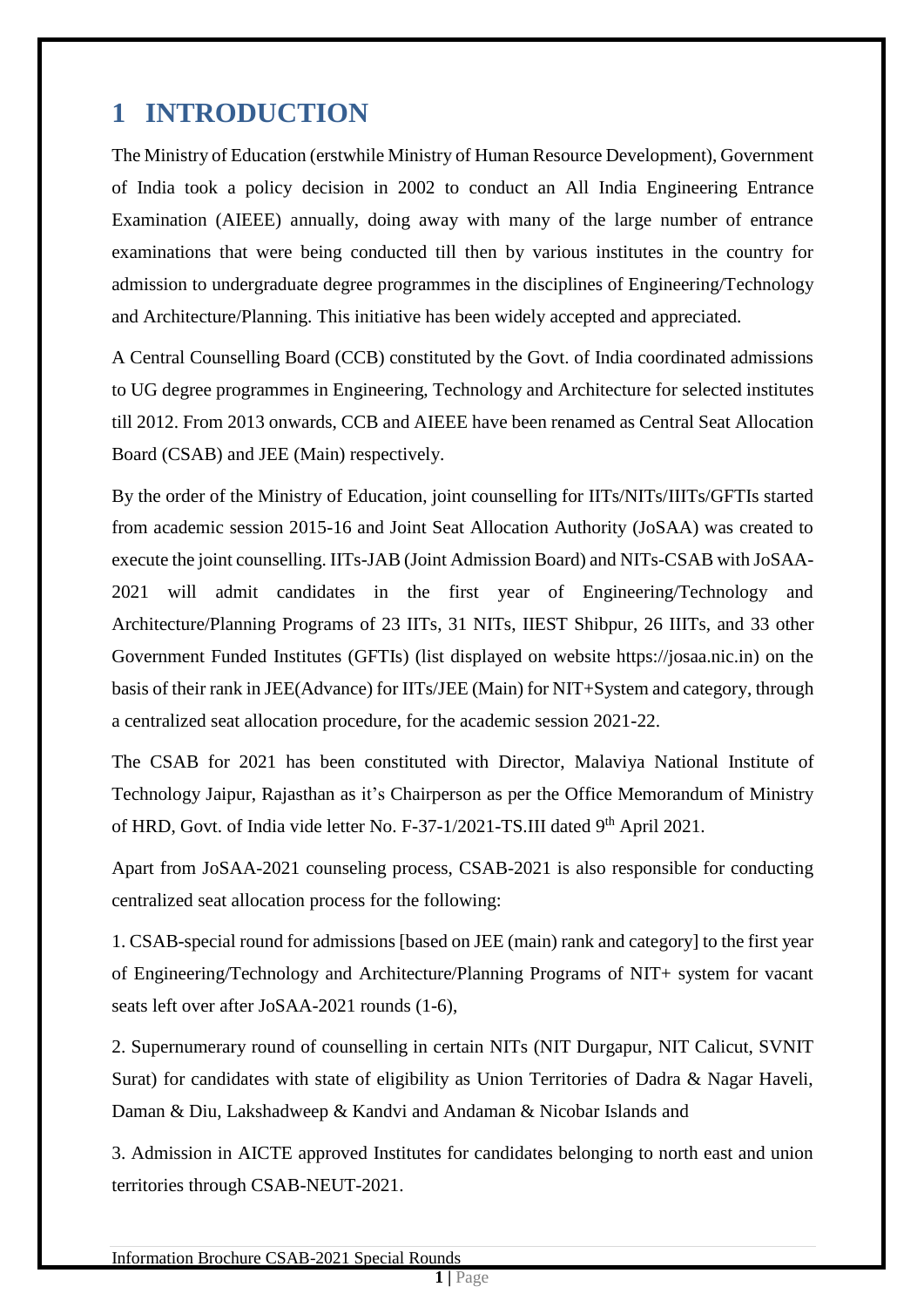This document lays down the procedure/rules for **CSAB-2021 special round** seat allocation process for NIT+ system which will start after completion of  $6<sup>th</sup>$  JoSAA round. Candidates are advised to read this **Information Brochure** carefully and visit CSAB-2021 website [\(https://csab.nic.in](https://csab.nic.in/) ) regularly for updates and for details regarding the entire online admission process as no postal communication will be used.

In case of any dispute arising out of the seat allocation process at any stage up to the final allocation of institute and/or branch, the decision of Chairman, CSAB-2021 shall be final and binding. The jurisdiction for legal disputes, if any, will be limited to the Honorable High Court at Jaipur.

## <span id="page-6-0"></span>**2 GENERAL GUIDELINES**

- i. CSAB will be conducting two special rounds for which the FRESH REGISTRATION IS MANDATORY as per the schedule given on CSAB-2021 website.
- ii. All the candidates who have accepted and paid the **Seat Acceptance Fee** (as Partial Admission Fee) against the JoSAA-2021 allotted seat and want to participate in CSAB-2021 special Round are required to register on CSAB portal and pay the CSAB special round non-refundable processing fee of Rs. 2000/-. (their partial admission fee already paid will be considered as Participation Fee for CSAB special rounds and this amount will be transferred to the finally Admitting Institution).

Such candidates will be participating in special rounds while retaining their seat for which they have already secured admission after JoSAA rounds. But, in case a new seat is allotted in CSAB-2021 special round then previously allotted seat of JoSAA rounds will **AUTOMATICALLY GET CANCELLED** and candidate will not have any claim on the previously secured seat (refer Annexure-1).

iii. The candidates who had already paid the seat acceptance fee during the JoSAA-2021 Rounds but their seat was **WITHDRAWN/CANCELLED (Last Allotted Seat Which Was Withdrawn/Cancelled Must Be from NIT+System Only)** after Document verification are required to pay only Rs. 2000/- as non-refundable processing charges. **(Their seat acceptance fee already paid will be adjusted against the Participation Fee for CSAB special rounds and this amount will be transferred to the finally Admitting Institution**).

**This will not be applicable if the last allotted seat is withdrawn/cancelled from IITs**. Such candidates are required to pay the participation fee as mentioned in as per the section 3.2.2 (Refer Table in the section).

iv. All eligible candidates other than mentioned in point ii  $\&$  iii above, who want to participate in CSAB-2021 special round have to REGISTER on CSAB-2021 Portal

Information Brochure CSAB-2021 Special Rounds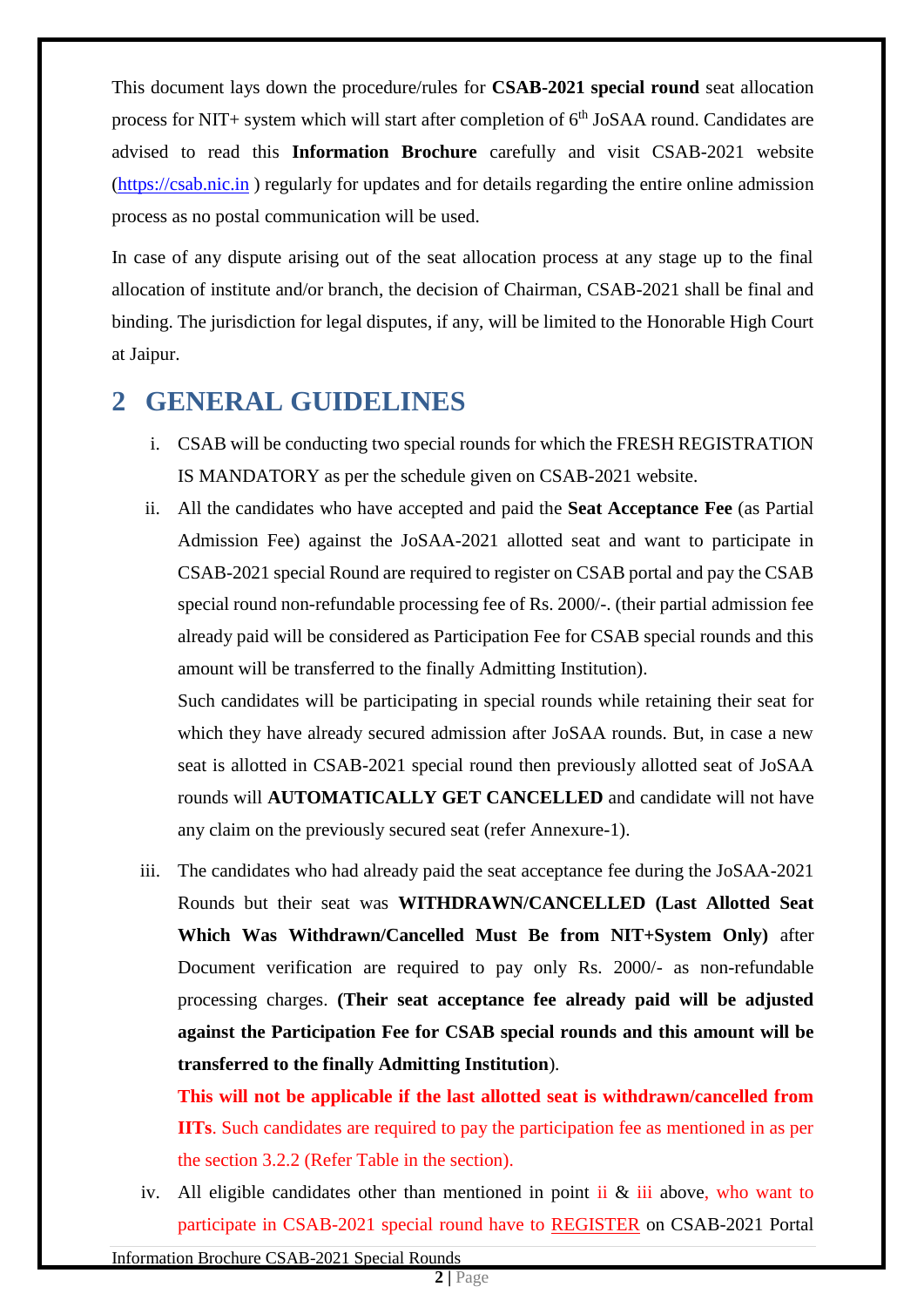[\(https://csab.nic.in\)](https://csab.nic.in/) as per the schedule of **CSAB-2021 Special Round** notified on CSAB-2021 portal.

The participation fee requirement for such candidates (point no. iv) is as per the section 3.2.2 (Refer Table in the section) which includes Rs 2000/- as non-refundable processing charges for CSAB special rounds of counselling. *THE PARTICIPATION FEE MUST BE PAID AT THE TIME OF REGISTRATION ITSELF.*

- v. During the registration process candidates can update their State of Eligibility, Nationality, Gender and Category/PwD (only from Beneficiary to non-Beneficiary Category), please refer **Annexure 4.**
- vi. Rules related to reservation and conversion of seats from one category to other is as per Government of India norms. Please refer to Annexure **4** and JoSAA 2021 Business Rules.
- vii. ALL REGISTERED CANDIDATES ARE REQUIRED TO FILL FRESH CHOICES. EARLIER FILLED CHOICES (FOR CANDIDATES WHO PARTICIPATED IN JOSAA-2021 EARLIER) WILL NOT BE CONSIDERED IN THIS ROUND OF SEAT ALLOTMENT.
- viii. Candidates MUST "lock" their choices on/before the last day of choice filling. If candidates do NOT lock their choices, last saved choices will be locked automatically upon reaching the deadline (as per the CSAB-2021 special round schedule) for choice filling. Once locked, the choices filled by a candidate cannot be edited. If a candidate wishes to edit their choices after locking but before the choice filling deadline, they can do so by first submitting a request to unlock in the online CSAB portal. An OTP will be sent to the registered mobile and email, which can be used to validate the unlock request. Once validated, candidate's choices will be unlocked. Candidates will NOT be allowed to edit their choice list after the deadline for choice filling, i.e., candidates CANNOT change the order of their choices OR add any more course in OR delete any course from their choice list after the deadline for choice filling. Candidates are strongly discouraged from sharing their login information with others.
	- ix. A registered candidate, who did not fill any choice and/or fail to save them even once during choice filling process, will not be considered for seat allotment and admission in CSAB special round.
	- x. Candidates must **download and take the printout** of their locked choices. This printout consists of the terms and conditions as agreed by the candidates during choice filling.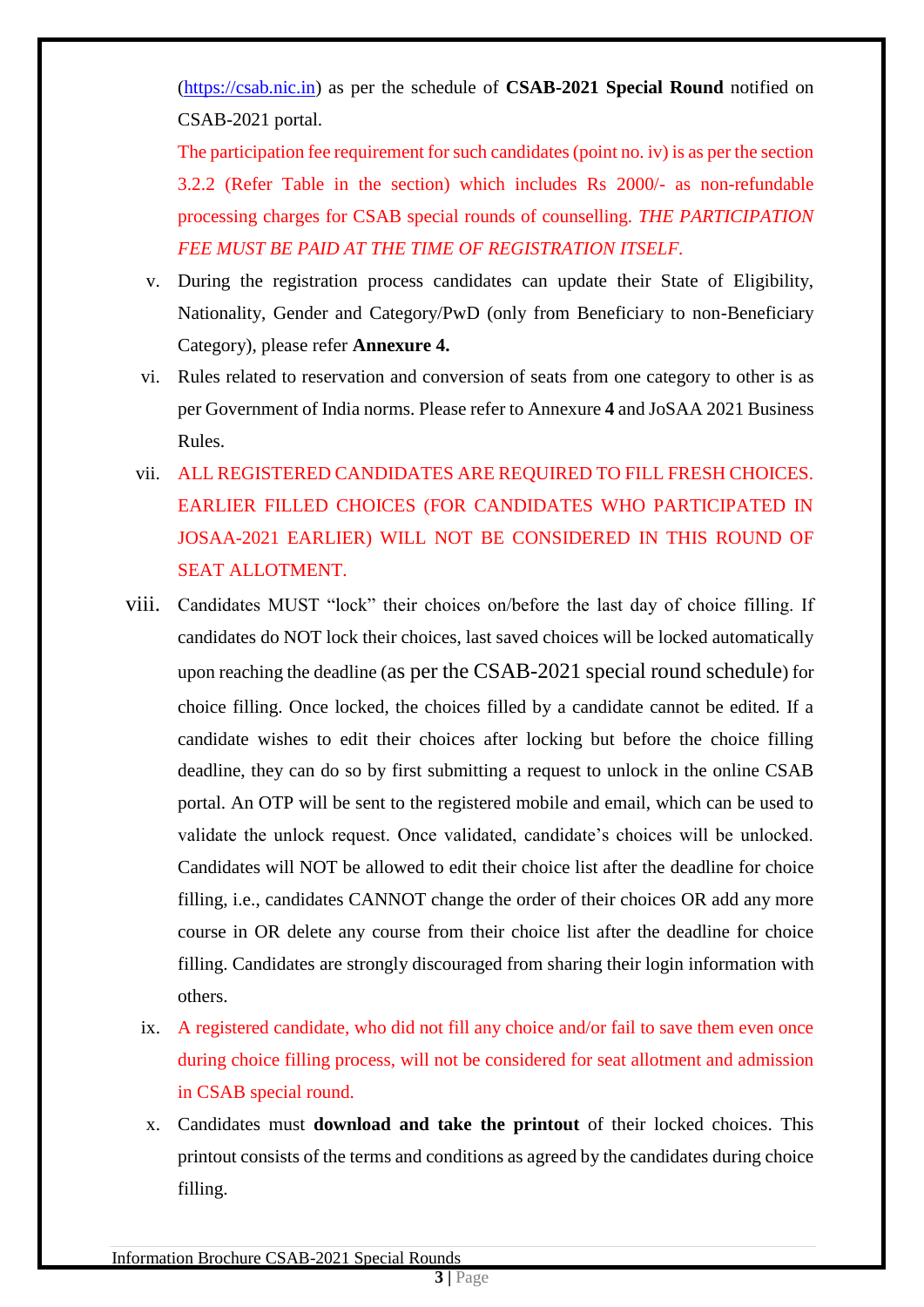- xi. Candidates are advised to visit the Institute website for fee structure and waiver related rules applicable for Individual Institute. CSAB-2021 shall not be responsible for Fee structures and waiver rules applicable for Individual Institutions.
- xii. Candidates who do not pay PARTIAL ADMISSION FEE, **as per the schedule given on CSAB-2021 website** will be treated as not interested candidates and their allotted seat will be CANCELLED. However, they are eligible for participation in CSAB SPECIAL VACANT SEATS FILLING ROUNDS (henceforth known as CSAB-Special Rounds). They should visit the CSAB website (https://csab.nic.in/) for details regarding the registration and participation in CSAB special round.
- xiii. If the information submitted by any candidate is found to be incorrect, false or fraudulent, the seat allotted (if any) is liable to be cancelled. Moreover, such candidates will no longer be considered eligible for admission and will also be liable for legal action.
- xiv. CSAB-2021 has not appointed any other external agencies/agents for carrying out any activities, except those stated in the brochure. Any candidate seeking assistance from such unauthorized agencies/agents shall be doing it at their own risk and cost.
- xv. Jurisdiction of all legal cases arising from the CSAB-2021 shall be restricted to Honorable High Court at Jaipur.
- xvi. In case of any doubt or confusion about interpretation of any of the rules/content in this document, the decision/interpretation of CSAB-2021 shall be final and binding.

**Note:** All the candidates who have accepted and paid the **Partial Admission Fee** against the JoSAA-2021 allotted seat and do not want to participate in CSAB-2021 special Round, need to complete the admission formalities as instructed by the allotted institute (see the website of allotted institute and follow their instructions).

## <span id="page-8-0"></span>**3 RULES FOR THE CSAB 2021 SPECIAL ROUNDS**

### <span id="page-8-1"></span>**3.1 ELIGIBILITY FOR SPECIAL ROUNDS:**

- 3.1.1 All candidates who were eligible for JoSAA as per JEE (Main) 2021 Ranks and as per eligibility criteria given in **Annexure-2** and **Annexure-6** will be eligible for participating in the SPECIAL ROUNDS as per JoSAA-2021 / CSAB-2021 rules. The details are mentioned as below.
	- (a) Candidates who have participated in JoSAA-2021 and allotted a seat in NIT + System and have already **SECURED ADMISSION** at allotted institute by paying the partial admission fee, will be eligible for participating in the Special Rounds for NITs/IIEST Shibpur/IIITs/ other GFTIs (except IITs).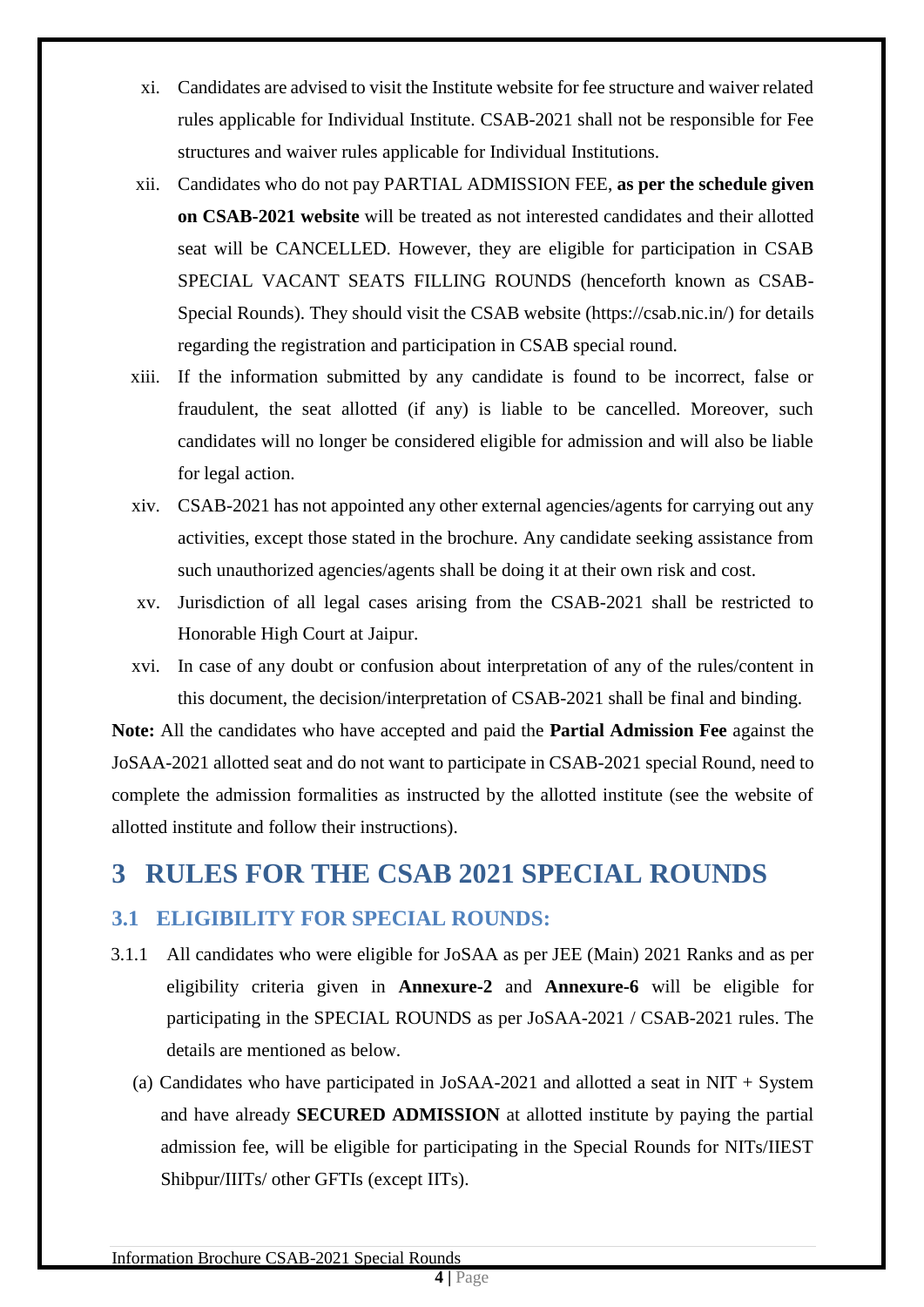- (b) Candidates who have been allotted a seat in IIT/NIT+ system and have exercised their **WITHDRAW** option are also eligible for CSAB-2021 special round.
- (c) Candidates who were allotted a seat in JoSAA-2021, later on got their **SEAT CANCELLED** after **DOCUMENT VERIFICATION** as they could not establish their candidature, due to any reason such as change of category, state code of Eligibility, nonavailability of documents etc. Such candidates may now be eligible **(WITH THEIR UPDATED CANDIDATURE DURING JOSAA-2021 ROUNDS in NIT+System)** for CSAB-2021 special Rounds provided they fulfill the eligibility criteria with updated candidature.
- (d) Candidates who did not register in JoSAA-2021 rounds but are eligible as per the eligibility criteria, are also eligible for participating in the CSAB Special Rounds for NITs/ IIEST Shibpur/IIITs/ other GFTIs (except IITs) as per JoSAA-2021 / CSAB-2021 business rules.
- (e) Candidates who have participated in JoSAA-2021 but did not get any seat are also eligible for participating in the Special Rounds for NITs/ IIEST Shibpur/IIITs/ other GFTIs (except IITs).
- (f) The candidates who have exercised the **EXIT** option during JoSAA-2021 rounds are also eligible for CSAB-2021 special round.
- (g) Candidates who have participated in JoSAA-2021 and got seat in IIT are also eligible for participating in the Special Rounds for NITs/ IIEST Shibpur/IIITs/ other GFTIs.
- (h) Candidates who have participated in JoSAA-2021 and got allotted the seat but cancelled due to Non-Reporting (due to non-payment of Seat Acceptance Fee) are also eligible for participating in the Special Rounds for NITs/ IIEST Shibpur/IIITs/ other GFTIs.
- 3.1.2 If a candidate fails to register for the CSAB Special Rounds as per the schedule given on CSAB-2021 website, he/she will not be entertained in any of the Special Rounds of CSAB-2021 special round counselling.

#### <span id="page-9-0"></span>**3.2 SPECIAL ROUND COUNSELING PROCESS**

#### <span id="page-9-1"></span>3.2.1 **STEP 1: ONLINE REGISTRATION FOR SPECIAL ROUNDS:**

- (a) All eligible candidates, are required to do fresh registration online for **SPECIAL ROUND** through CSAB portal [\(https://csab.nic.in\)](https://csab.nic.in/) as per the schedule. **Earlier registration done on JoSAA portal is not valid for CSAB Special Rounds and it will now be NULL AND VOID.**
- (b) **During Registration, candidates, other than those whose documents have been verified at NIT+ System during JoSAA rounds, can update their State of Eligibility (XII Passing Place), Nationality, Gender and Category/PwD (only from Beneficiary to non-Beneficiary Category).**

Information Brochure CSAB-2021 Special Rounds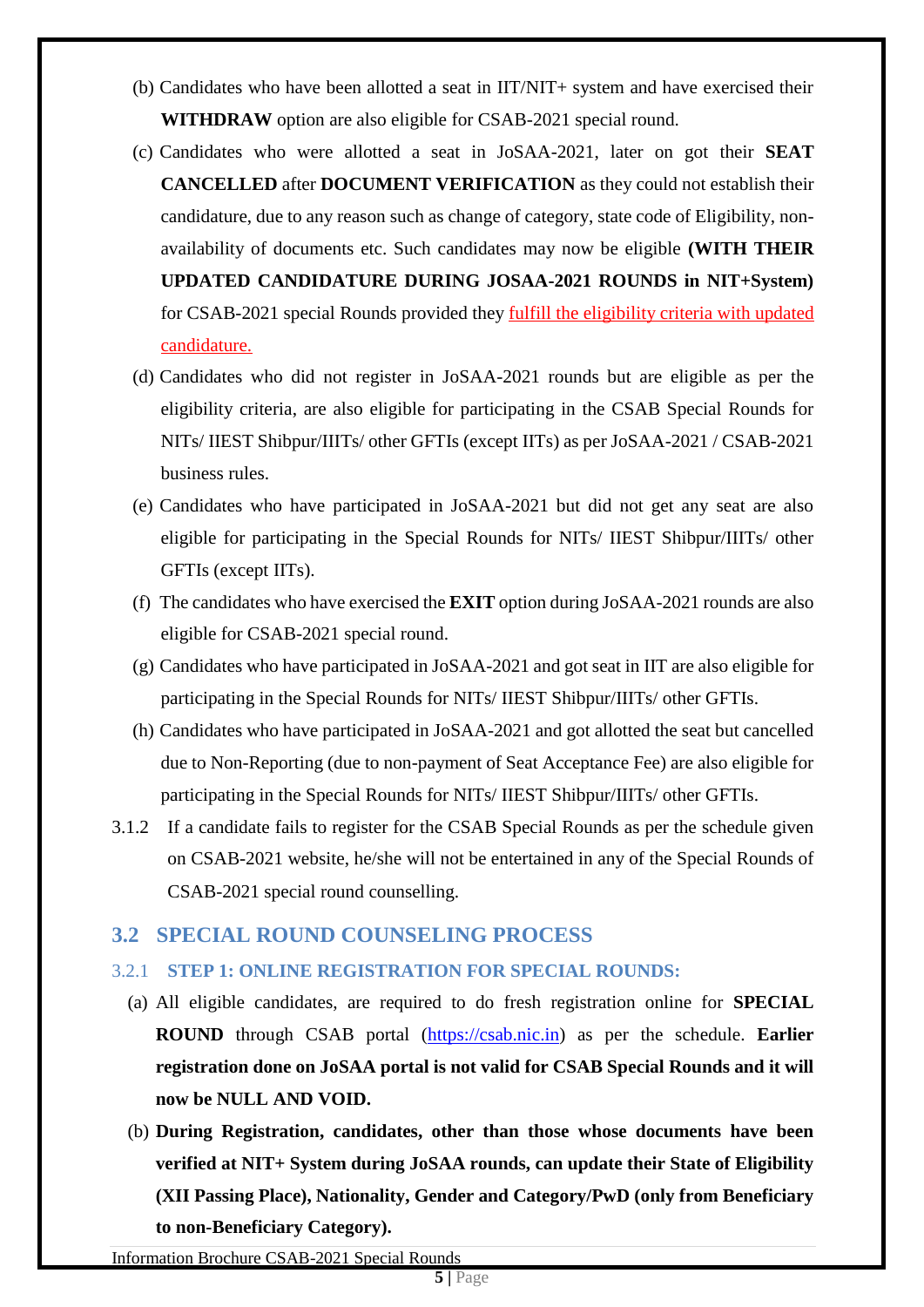#### <span id="page-10-0"></span>3.2.2 **STEP 2: PAYMENT FOR SPECIAL ROUND PARTICIPATION FEE:**

After registration, all the candidates are required to pay the Special Round Participation Fee using SBI MOPS. The participation fee can be paid using Net Banking / Debit card / Credit card or State Bank of India e-challan. Participation fee amount will be as follows:

| SI             | <b>Type of Candidate</b>                                               | Fee for         |                  |
|----------------|------------------------------------------------------------------------|-----------------|------------------|
| N <sub>0</sub> |                                                                        | <b>GEN/GEN-</b> |                  |
|                |                                                                        | <b>EWS/OBC-</b> | Fee for          |
|                |                                                                        | <b>NCL</b>      | <b>SC/ST/PwD</b> |
| 1.             | Candidate who: -                                                       | Rs 37,000/-     | Rs 17,000/-      |
|                | $\triangleright$ Didn't Register on JoSAA portal                       |                 |                  |
|                | (OR)                                                                   |                 |                  |
|                | $\triangleright$ Registered in JoSAA portal but didn't get a seat (OR) |                 |                  |
|                | > Allotted a seat by JoSAA but didn't pay Seat                         |                 |                  |
|                | acceptance Fee $(OR)$ .                                                |                 |                  |
|                | $\triangleright$ Who have opted Exit Option(OR)                        |                 |                  |
|                | > Earlier Seat Allotted in IIT                                         |                 |                  |
| 2.             | Candidate who have secured admission in allotted Institute             | Rs 2000/-       | Rs 2000/-        |
|                | after JoSAA Rounds in NIT+ System and paid the Partial                 |                 |                  |
|                | Admission Fee of Rs 40,000/- or 20,000/- (their Seat                   |                 |                  |
|                | Acceptance Fee already paid will be adjusted against the               |                 |                  |
|                | Participation Fee for CSAB special rounds)                             |                 |                  |
| 3              | Candidate who have Withdrawn/seat Cancelled (Last                      | Rs 4000/-       | Rs 4000/-        |
|                | <b>Allotted Seat Which Was Withdrawn/Cancelled Must Be</b>             |                 |                  |
|                | from NIT+System Only)*after Document verification in                   |                 |                  |
|                | JoSAA Rounds without change in category and already paid               |                 |                  |
|                | Rs. 35,000/- or Rs. 15,000/-(their seat acceptance fee                 |                 |                  |
|                | already paid will be adjusted against the Participation Fee            |                 |                  |
|                | for CSAB special rounds)                                               |                 |                  |
| $\overline{4}$ | Candidate got a seat allotted in NIT+System in JoSAA rounds            | Rs 4000/-       | Rs 4000/-        |
|                | and paid the seat acceptance fee and Seat got Cancelled due            |                 |                  |
|                | to nonpayment of partial admission fee.                                |                 |                  |
|                |                                                                        |                 |                  |

\**This will not be applicable if the last allotted seat is withdrawn/cancelled from IITs. Such candidates are required to pay the participation fee as mentioned in point (1) of above table.* 

Apart from above, the candidates whose **category was changed during Online Document Verification,** are required to Pay Participation fee as per the table given below, based on their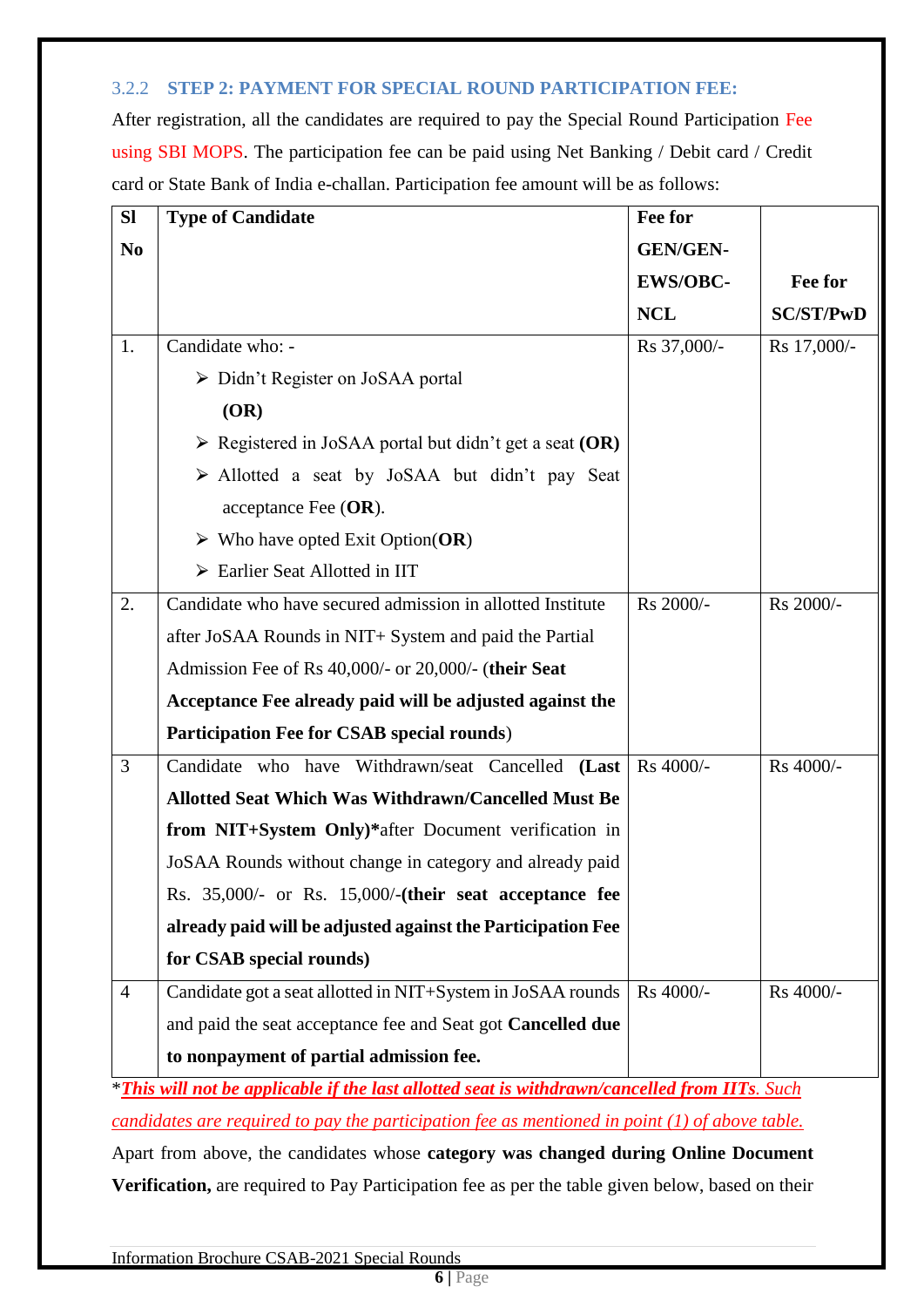current status whether their previously allotted seat in JoSAA rounds (**for NIT+System)** is **Retained, Cancelled or Withdrawn**.

| CSAB-2021 Special Rounds Participation Fee To be Paid (Rs)                                |                |                                                |                                                                 |                   |  |  |
|-------------------------------------------------------------------------------------------|----------------|------------------------------------------------|-----------------------------------------------------------------|-------------------|--|--|
| <b>Category Conversion during</b><br>Online Document Verification in<br>JoSAA-2021 Rounds |                |                                                | Candidate's Status after JoSAA 6 <sup>th</sup> Round            |                   |  |  |
| From                                                                                      | To             | <b>Seat Retained</b><br>(Secured<br>Admission) | Seat<br><b>Cancelled</b><br>(After<br>Document<br>Verification) | Seat<br>Withdrawn |  |  |
| <b>GEN-PwD</b>                                                                            | <b>GEN</b>     | $22,000/-$                                     | $24,000/-$                                                      | $24,000/-$        |  |  |
| <b>GEN-EWS</b>                                                                            | <b>GEN</b>     | $2,000/-$                                      | $4,000/-$                                                       | $4,000/-$         |  |  |
| <b>GEN-EWS-PwD</b>                                                                        | <b>GEN-PwD</b> | $2,000/-$                                      | $4,000/-$                                                       | $4,000/-$         |  |  |
| <b>GEN-EWS-PwD</b>                                                                        | <b>GEN-EWS</b> | $22,000/-$                                     | $24,000/-$                                                      | 24,000/-          |  |  |
| <b>GEN-EWS-PwD</b>                                                                        | <b>GEN</b>     | $22,000/-$                                     | $24,000/-$                                                      | $24,000/-$        |  |  |
| OBC-NCL-PwD                                                                               | <b>OBC-NCL</b> | $22,000/-$                                     | $24,000/-$                                                      | 24,000/-          |  |  |
| OBC-NCL-PwD                                                                               | GEN-PwD        | $2,000/-$                                      | $4,000/-$                                                       | $4,000/-$         |  |  |
| OBC-NCL-PwD                                                                               | <b>GEN</b>     | $22,000/-$                                     | $24,000/-$                                                      | 24,000/-          |  |  |
| SC-PwD                                                                                    | <b>SC</b>      | $2,000/-$                                      | $4,000/-$                                                       | $4,000/-$         |  |  |
| SC-PwD                                                                                    | <b>GEN-PwD</b> | $2,000/-$                                      | $4,000/-$                                                       | $4,000/-$         |  |  |
| SC-PwD                                                                                    | <b>GEN</b>     | 22,000/-                                       | $24,000/-$                                                      | 24,000/-          |  |  |
| ST-PwD                                                                                    | <b>ST</b>      | $2,000/-$                                      | $4,000/-$                                                       | $4,000/-$         |  |  |
| ST-PwD                                                                                    | <b>GEN-PwD</b> | $2,000/-$                                      | $4,000/-$                                                       | $4,000/-$         |  |  |
| ST-PwD                                                                                    | <b>GEN</b>     | $22,000/-$                                     | $24,000/-$                                                      | $24,000/-$        |  |  |
| <b>OBC-NCL</b>                                                                            | <b>GEN</b>     | $2,000/-$                                      | $4,000/-$                                                       | $4,000/-$         |  |  |
| <b>SC</b>                                                                                 | <b>GEN</b>     | $22,000/-$                                     | $24,000/-$                                                      | 24,000/-          |  |  |
| <b>ST</b>                                                                                 | <b>GEN</b>     | 22,000/-                                       | 24,000/-                                                        | 24,000/-          |  |  |

**Note:**

- (a) Participation fee mentioned in the above table is inclusive of Rs 2000/- nonrefundable processing fee
- (b) Regarding fee adjustment/refund please refer the Section 5 of this Information Brochure
- (c) *At the time of Fee Payment, candidate is also required to enter details of bank account (Account Holder Name, Account Number, IFSC Code, Bank Name) in which*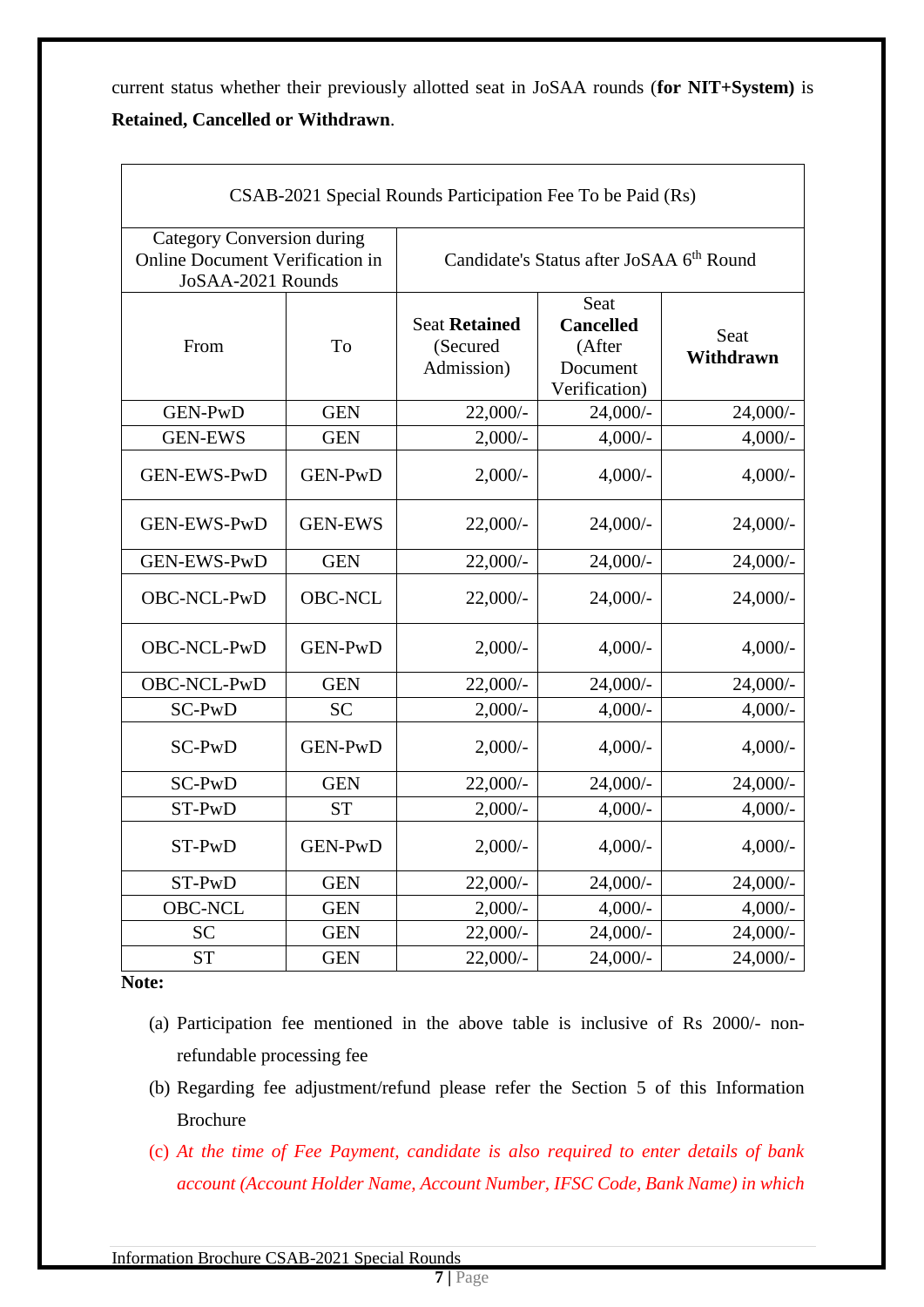*he/she wishes to receive the refund amount, if any, from CSAB-2021. He/She is also required to upload scanned copy of a cancelled cheque of the same bank account.*

## <span id="page-12-0"></span>3.2.3 **STEP 3: ONLINE CHOICE FILLING AND CHOICE LOCKING FOR SPECIAL ROUNDS**

After the completion of fee payment, all the candidates are required to fill up their **FRESH CHOICES**. The previously filled Choices during JoSAA-2021 rounds (if any) stands **NULL AND VOID**. The fresh choices are required to be **FILLED CAREFULLY** and save them frequently during the registration schedule.

- (a) Registered candidates will be able to fill their choices where all the programs of NITs/ IIEST Shibpur /IIITs/GFTIs (except IITs) will be displayed for which they are eligible as per their category.
- (b) A tentative seat matrix of vacant seats will also be displayed for reference, but the candidates should fill choices from the complete seat matrix, as seats (other than those included in the tentative seat matrix) may become available for allotment due to creation of possible vacancies during the allotment process of the Special Round.
- (c) The candidates who have **SECURED** admission are also eligible to participate in **CSAB SPECIAL ROUNDS**. Such candidates, while retaining currently allotted seat, are required to fill fresh choices. All valid choices will be shown to the candidate except the last **SECURED** seat at NIT+ System after JoSAA rounds. The last **SECURED** JoSAA seat will automatically be considered as the last choice for seat allotment.
- (d) Candidates are advised to LOCK their choices after finalizing the choice list otherwise it will be Auto-Locked at scheduled deadline.

#### <span id="page-12-1"></span>3.2.4 **STEP 4: SEAT ALLOTMENT BUSINESS RULES FOR SPECIAL ROUND:**

- (a) Seat allotment will be carried out according to JEE (Main) ranks (CRL) for the vacant seats in Special Rounds.
- (b) Conversion of Allotted Seat Category / Quota will be applicable as per JoSAA/CSAB-2021 Business Rule.
- (c) All admitted candidates after the last round (6thround) of JoSAA **who did not participate in Special Rounds, will also be considered for category up-gradation against the same allotted choice**. This means that their earlier allotted seat upto 6<sup>th</sup>round will be retained in the same branch and in the same institute but category may be upgraded. For example, if a candidate has been allotted a seat in Mechanical Engineering in MNIT, Jaipur in OBC- NCL category, his / her allotted category may be upgraded to GEN without affecting the seat allotment even if the candidate does not participate in the CSAB Special Round.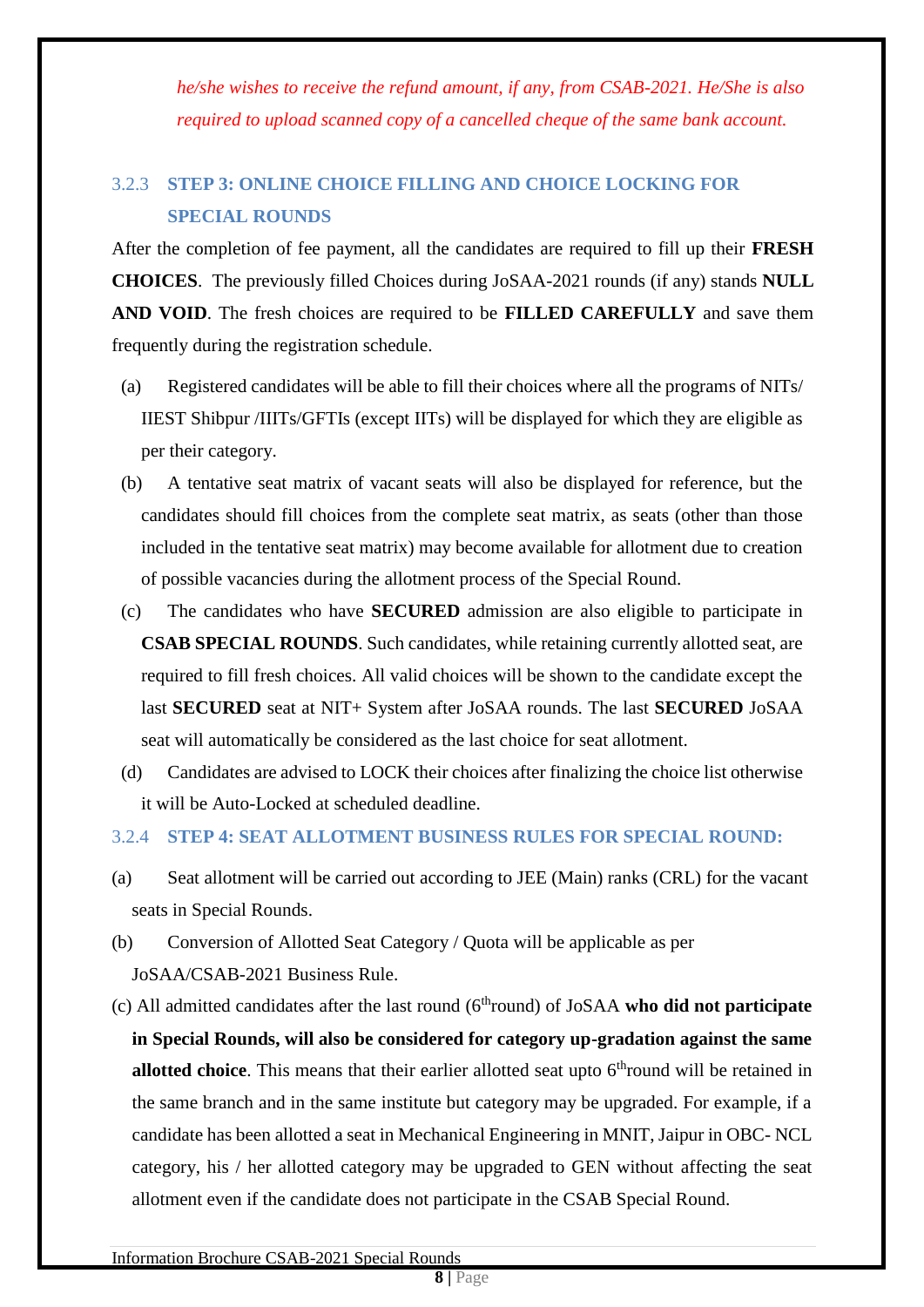## <span id="page-13-0"></span>3.2.5 **STEP 5: CHOOSING A WILLINGNESS OPTION AFTER SPECIAL ROUND-I SEAT ALLOTMENT:**

Seat Allotment result of Special Round-I will be published online. Candidates can view their allotment status after logging on CSAB Portal using their login credentials.

**(a) Followings are applicable only for those candidates who have been ALLOTTED a seat at the end of Special Round – I**

After the Seat Allotment Result of Special Round-I, candidates are required to select one out of the following **FIVE OPTIONS:**

- **i. FREEZE:** Candidate **ACCEPTS** the offered seat and indicates that he/she is satisfied with the allocated academic program and that he/she does not want to participate in the next round of seat allocation. Such candidates will NOT be considered for Special Round-II.
- **ii. SLIDE:** Candidate **ACCEPTS** the offered seat and indicates that if a higher preference in the given choices within the same Institute is offered in the next round of allotment, he/she will accept it. In case higher preferred choice is not allotted in the next round, he/she will continue with the currently accepted academic program.
- **iii. FLOAT:** Candidate **ACCEPTS** the offered seat and indicates that if a higher preference in the given choices in **ANY INSTITUTE** is offered in the next round of allotment, he/she will accept it. In case a higher choice seat is not allotted in the next round, he/she will continue with the currently accepted academic program. For those candidates who have **SECURED** their seats allotted in JoSAA rounds by paying **PARTIAL ADMISSION FEE as per the schedule given on CSAB-2021 website**, in case, they are participating in the special round they will be doing so with FLOAT option as default.
- **iv. SURRENDER** and **PARTICIPATE** in **SPECIAL ROUND - II:** Candidate **REJECTS** the offered seat in CSAB Special Round-I/JoSAA round secured seat in NIT+ system and wishes to participate in the Special Round-II. Such candidates will be considered in Special Round-II for his/her choices above the already allotted seat**. Irrespective of the candidate being allotted/not allotted any seat in the Special Round-II, he/she will have no claim on the seat allotted in the JoSAA rounds (NIT+ system) / CSAB Special Round -I.** This implies that if no seat is allotted in special round-II, the candidate will lose the already allotted seat in JoSAA rounds (NIT+ system) / CSAB Special Round-I.
- **v. SURRENDER** and **NOT PARTICIPATE** in **SPECIAL ROUND - II**: Candidate **REJECTS** the offered seat in the JoSAA rounds (NIT+ system)/CSAB Special Round-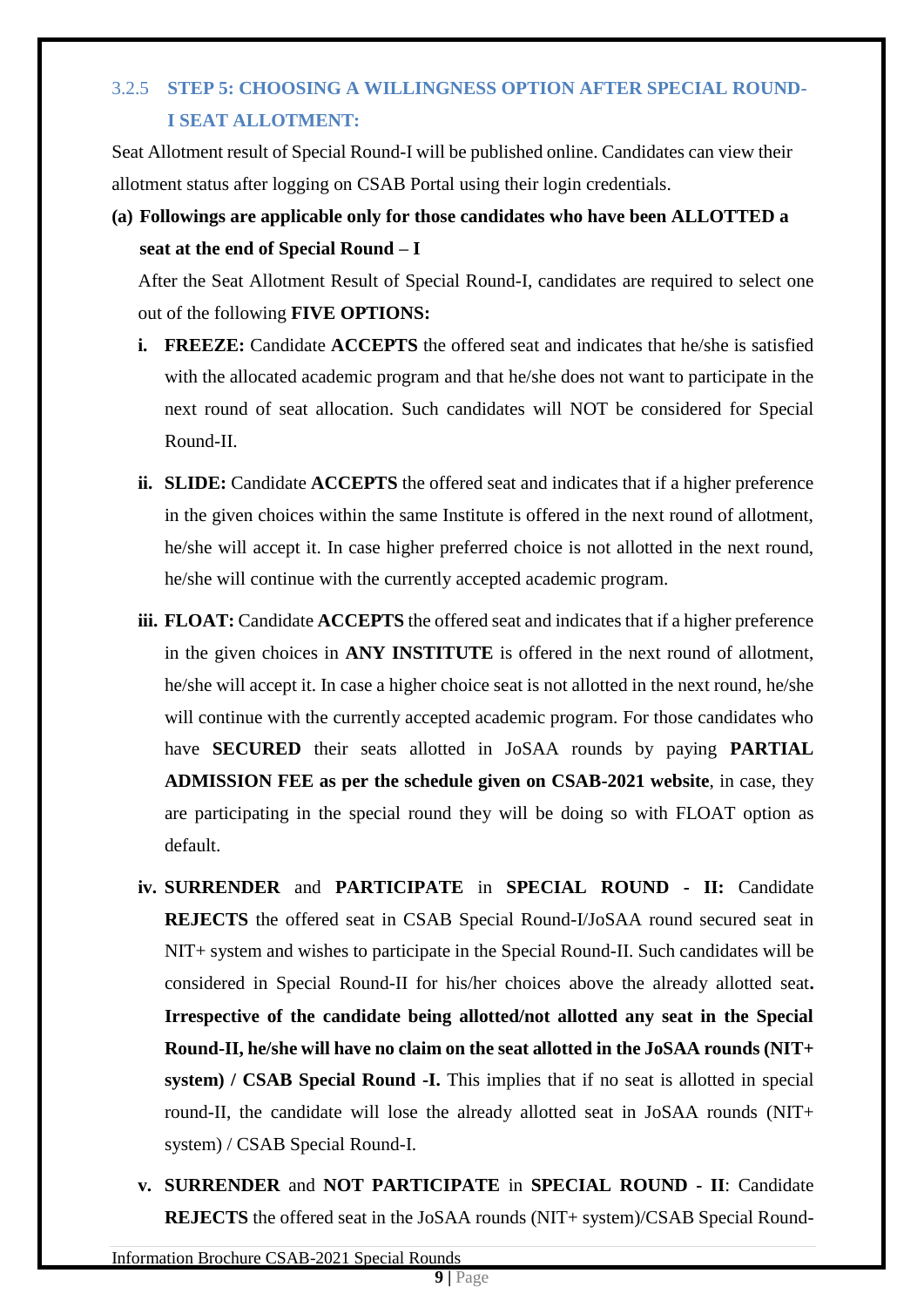I and wishes **NOT** to participate in the Special Round-II. Such candidates will NOT be considered in the Special Round-II. **He/She will have no claim on the seat allotted in the JoSAA rounds (NIT+ system)/CSAB Special Round-I**. This implies that the candidate **EXITS** the seat allocation process **ONCE AND FOR ALL** without any seat in hand.

**If the option (FREEZE/SLIDE/FLOAT) is selected and seat acceptance fee payment has been completed then:**

- **a. Candidate cannot change his willingness to Option iv (SURRENDER** and **PARTICIPATE** in **SPECIAL ROUND – II) and Option v (SURRENDER** and **NOT PARTICIPATE** in **SPECIAL ROUND – II).**
- **b. Candidate is permitted to change the option (FREEZE/SLIDE/FLOAT) during the Special Round-I reporting (as per the schedule given on CSAB-2021 website). For example, if the candidate chooses the option FLOAT first, then he/she is permitted to change this option to any one of the options SLIDE/FREEZE.**
- **(b) Followings are applicable only for those candidates who have NOT BEEN ALLOTTED any seat at the end of Special Round-I.**

Those candidates who have not been allotted any seat in JoSAA rounds (**NITs/ IIEST Shibpur/IIITs/GFTIs**)/CSAB special Round-I, can exercise an option of **NOT WIILING TO PARTICIPATE** in the Special Round–II. **This implies that the candidate exits the seat allocation process ONCE AND FOR ALL without any seat in hand**.

**Those candidates who have not been allotted any seat at the end of Special Round-I, and NOT EXERCISING the option of NOT WIILING TO PARTICIPATE in the SPECIAL ROUND – II shall be considered for the Special Round-II.**

#### <span id="page-14-0"></span>3.2.6 **STEP 6: DOCUMENT UPLAOD**

After exercising the willingness option, allotted candidates are required to UPLOAD THE DOCUMENTS on CSAB-2021 portal based on his/her willingness option. (**This step is NOT applicable for the candidates whose documents were already verified in NIT+System during JoSAA-2021 rounds 1-6**).

Candidates are required to upload the following documents in PDF/JPEG format:

- (a) Class X Mark Sheet/Certificate, Aadhar Card (for Date of Birth)
- (b) Class XII Mark Sheet and Certificate (Qualifying Examination)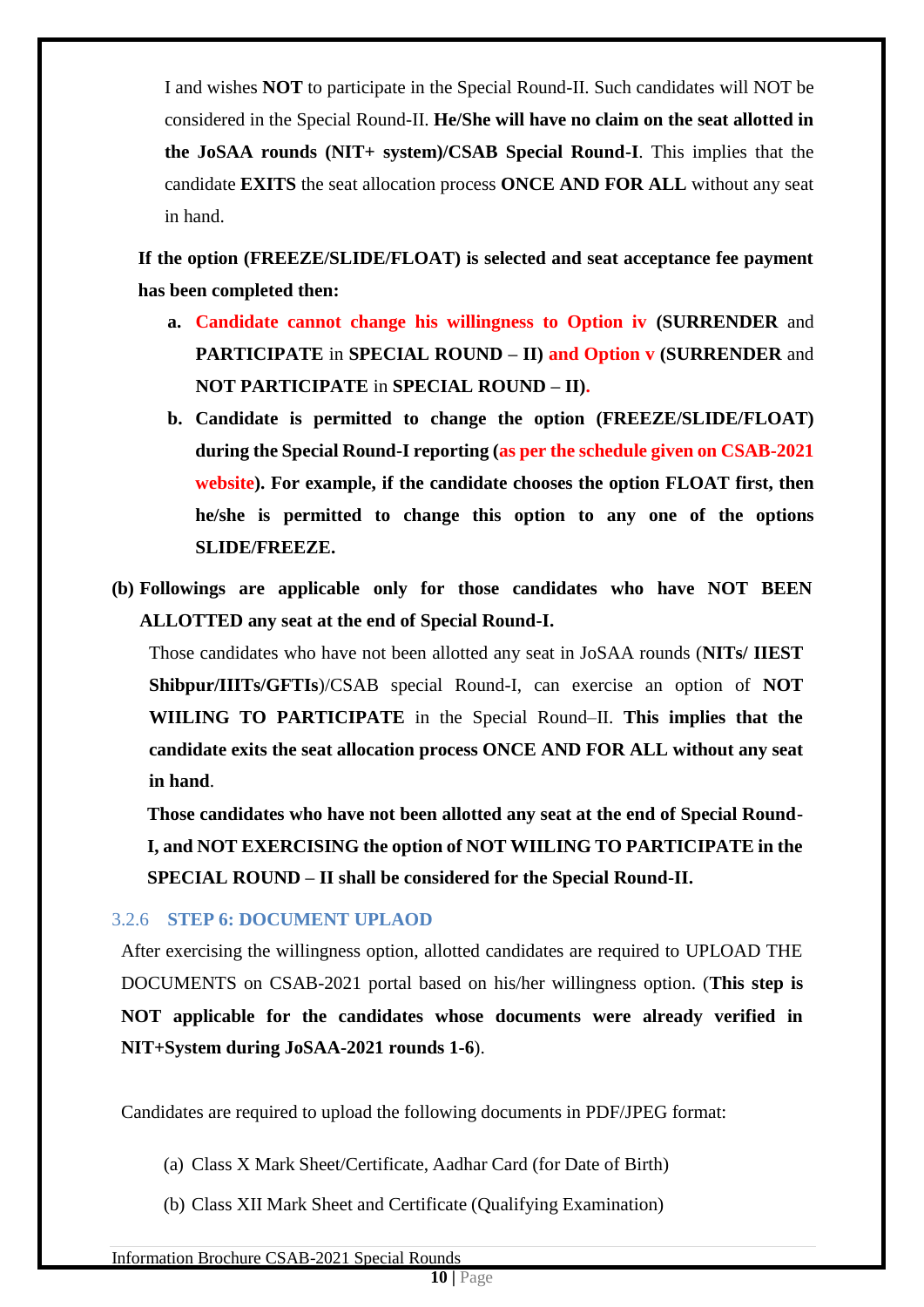(c) Certificate of category (SC/ST/OBC-NCL/GEN-EWS), if applicable, as per Government of India format, available on the JoSAA-2021 website, issued by the competent authority.

#### **In case of OBC-NCL/GEN-EWS category, the certificate must be issued on or after April 01, 2021.**

Please note that

- (i) Caste certificate (SC/ST/OBC-NCL) issued by Maharashtra State must be validated by Social Welfare department (in case of SC and OBC-NCL category) and Tribal Welfare department (incase of ST category) of Maharashtra Government. The SC/ST/OBC-NCL candidates of Maharashtra State have to produce their caste validity certificate in the format available on JoSAA-2021 website.
- (ii) ST certificates from Tamil Nadu state must be issued by the concerned Revenue Divisional Officer.
- (d) Original Certificate for Persons with Disabilities (PwD), if applicable, issued by thecompetent authority. Refer JoSAA-2021 website for format.
- (e) Crossed Bank Cheque copy / Image of Passbook with bank account details
- (f) Medical Certificate (in specified Format available on JoSAA-2021 format)
- (g) Passport (if applicable)
- (h) Admit card of JEE (Main)

In addition to the above documents, the verifying officials will also check the special eligibility conditions if any, for all the choices including and above the seat allotted to the candidate.

#### **Note: If the original certificates are not in English/Hindi, English/Hindi version/translationof such certificates, duly certified by the Principal/Director or other competent authority of the graduating Institute, will be required during the verification of documents.**

The uploaded documents will be verified (for candidates who have **paid the SEAT ACCEPTANCE FEE**) at the time of online reporting, only for those candidates who have been allotted a seat in special rounds and not been verified earlier during the JoSAA rounds. The uploaded documents will be verified and the final status (**Seat Confirmation/Seat Cancellation**) will be reflected in the candidate login on CSAB-2021 Portal. **It is the sole responsibility of the candidate to upload the appropriate documents and must respond to the queries raised during the online verification process**. Further, the original documents will be verified at the Allotted Institute for confirmation of seat allotment at the time of Physical reporting at the Institute.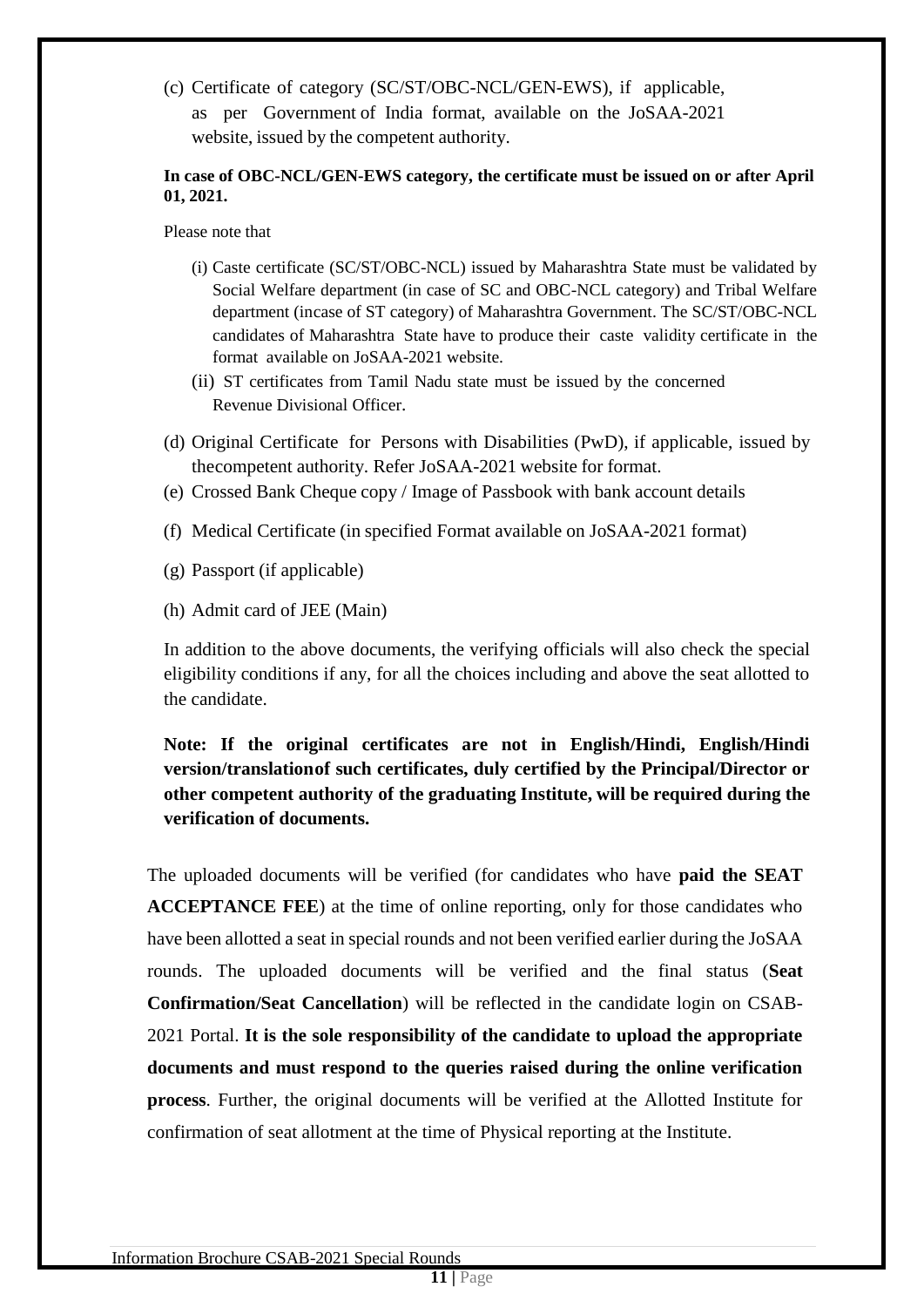#### <span id="page-16-0"></span>3.2.7 **STEP 7: PAYMENT OF SPECIAL ROUND SEAT ACCEPTANCE FEE:**

After Seat allotment of Special Round-I, if the candidate opts **FREEZE / SLIDE/ FLOAT and has uploaded all the required documents**, he/she **MUST** pay the **SPECIAL ROUND SEAT ACCEPTANCE FEE** using Net Banking / Debit card / Credit card or State Bank of India e-challan. **Seat Acceptance Fee** amount will be as follows:

| S1             | <b>Type of Candidate</b>                             | Fee for GEN /         | Fee for           |
|----------------|------------------------------------------------------|-----------------------|-------------------|
| N <sub>o</sub> |                                                      | <b>GEN-EWS / OBC-</b> | <b>SC/ST/PWD</b>  |
|                |                                                      | <b>NCL</b>            |                   |
| $\mathbf{1}$   | A Candidate who: -                                   |                       |                   |
|                | $\triangleright$ has been allotted a seat first time |                       |                   |
|                | in Special Round and wants to                        |                       |                   |
|                | accept the seat*.                                    |                       |                   |
|                | (OR)                                                 | Rs 38,000/-           | Rs 18,000/-       |
|                | $\triangleright$ was allotted a seat in JoSAA-       |                       |                   |
|                | 2021 rounds but did not pay                          |                       |                   |
|                | <b>Partial Admission Fee</b>                         |                       |                   |
| $\overline{2}$ | A Candidate who has <b>SECURED</b>                   | <b>Nil</b>            | <b>Nil</b>        |
|                | <b>ADMISSION (Paid PARTIAL</b>                       | (As such candidates   | (As such          |
|                | <b>ADMISSION FEE) at Allotted</b>                    | have already          | candidates have   |
|                | Institute through JoSAA rounds (NITs/                | deposited             | already deposited |
|                | IIEST Shibpur/ IIITs/GFTIs) and has                  | <b>PARTIAL</b>        | <b>PARTIAL</b>    |
|                | been allotted a new seat in Special                  | <b>ADMISSION</b>      | <b>ADMISSION</b>  |
|                | Round-I, and wants to accept the seat.               | FEE).                 | FEE).             |

**\*Note:** All such candidates who have been allotted a seat, after fulfilling payment requirement as per above table, **are required to ensure Successful Online Reporting for Document Verification to confirm their seat, otherwise the seat will be cancelled.**

## <span id="page-16-1"></span>3.2.8 **STEP 8: ONLINE REPORTING AFTER SPECIAL ROUND-I SEAT ALLOTMENT**

(a) Due to COVID-19 pandemic and past practice this time also candidates are not required to visit the Allotted Institute. They have to do online reporting on CSAB portal. After seat allotment in Special Round-I, if the candidate opts for **FREEZE/SLIDE/FLOAT** and pays **Seat Acceptance Fee**, his/her uploaded documents will be verified **ONLINE** by the officials of the Verifying Centers and the final status (Seat Confirmation/Seat Cancellation) will be reflected in the candidates' login on CSAB-2021 Portal.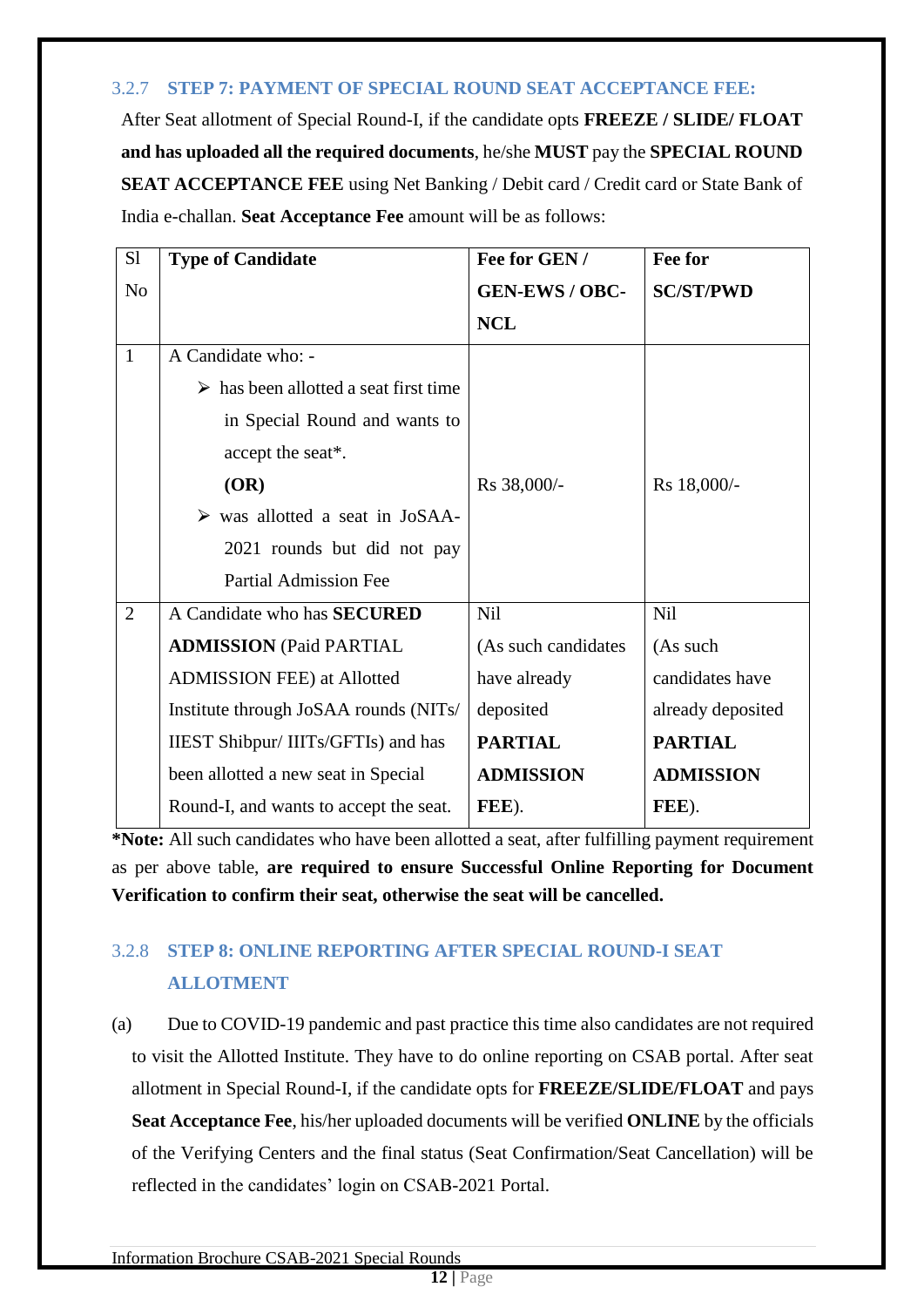- (b) Candidates (whose documents were not verified during the JoSAA rounds) have to go through the online document verification process as per the CSAB-2021 schedule. During document verification process there may be **query(ies) raised** by Verifying Officers. These **queries(ies) has(ve) to be resolved** by the candidate by **responding to the query(ies)** through their account on CSAB-2021 portal within the given scheduled deadline**(as per the schedule given on CSAB-2021 website)**.
- (c)It is the sole responsibility of the candidate to keep checking his/her reporting status and provide the necessary documents/information to the Verifying Centre official, if required **as per the schedule given on CSAB-2021 website**.
- (d) **For Seat Confirmation**, the candidates are not required to visit the Allotted Institute. However, if a candidate has chosen **"FREEZE"** and his/her status of Online Reporting is successful, he/she may visit the website of the Allotted Institute and follow the instructions for admission modalities **as per the schedule given on CSAB-2021 website** and other activities.
- (e) After seat allotment in Special Round-I, if the candidate opts for **"SURRENDER** and **PARTICIPATE** in **SPECIAL ROUND – II"** then his / her current allotted seat*(FROM SPECIAL ROUND I OR RETAINED/SECURED SEAT FROM JOSAA-2021)* will be **CANCELLED** but the candidate will be still eligible for the next round of seat allotment. Uploaded documents of such candidates will **NOT** be verified at this stage and will be verified, only if a seat is allotted in the next round.
- (f)After seat allotment in Special Round-I, if the candidate opts for **"SURRENDER** and **NOTPARTICIPATE** in **SPECIAL ROUND – II"** then his/ her current allotted seat*(FROM SPECIAL ROUND I OR RETAINED/SECURED SEAT FROM JOSAA-2021)* will be **CANCELLED** and candidate will **NOT** be eligible for next round of seat allotment. This implies that the candidate **EXITS** the seat allocation process **ONCE AND FOR ALL** without any seat in hand.
- (g) Candidates who have SECURED their seat successfully as **per the schedule given on CSAB-2021 website** and are participating in CSAB-Special Rounds with currently allotted seat in hand, if **DO NOT** choose any of the options **FREEZE/ SLIDE/ FLOAT / SURRENDER** and **PARTICIPATING IN SPECIAL ROUND – II / SURRENDER and NOT PARTICIPATING in SPECIAL ROUND – II**, they will be **AUTOMATICALLY MOVED** to Special Round-II with **FLOAT** as a default option.
- (h) If a candidate (other than those specified in point no. 7) has been freshly allotted a seat in Special Round-I and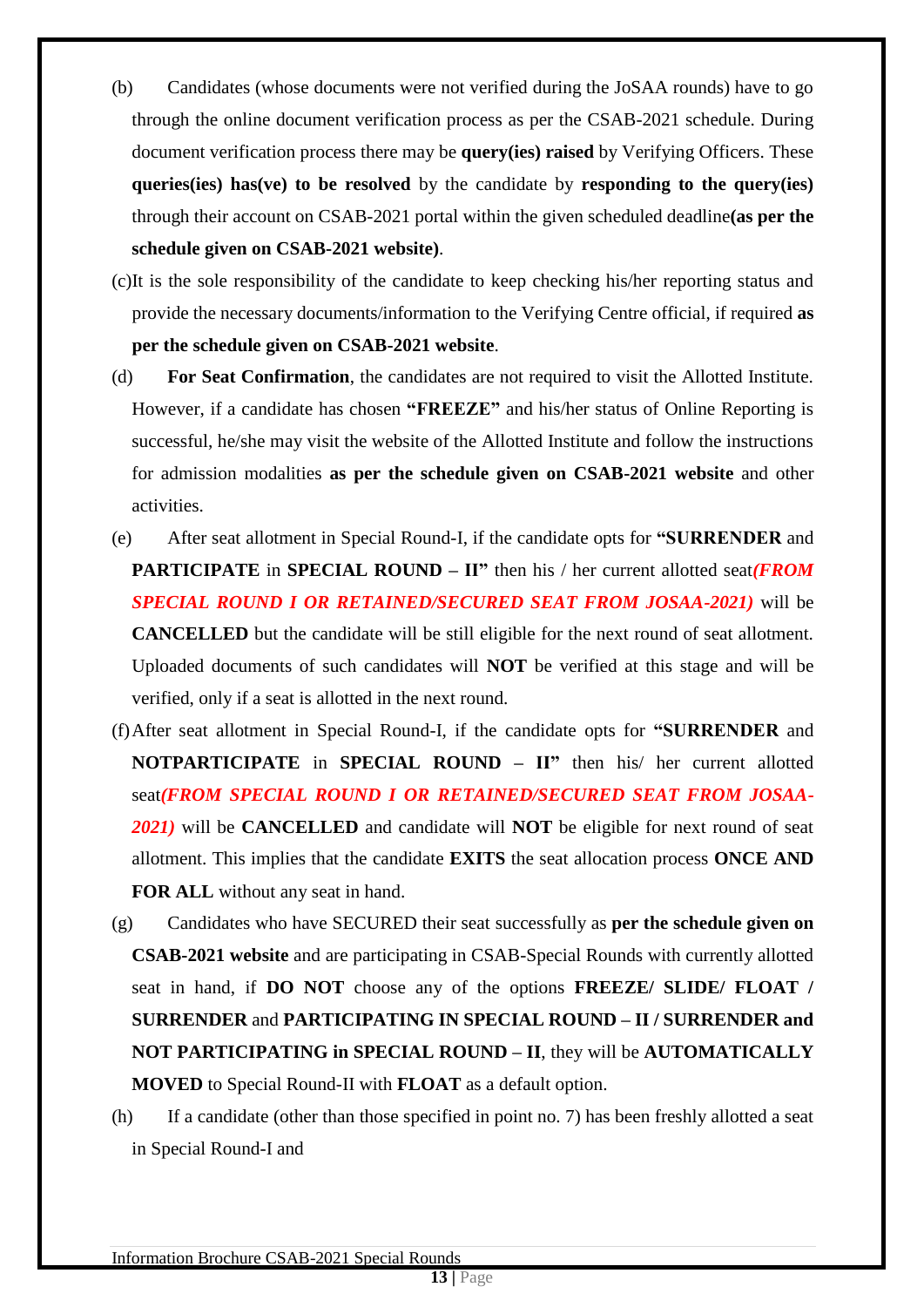## (i) Does not select any of the options **FREEZE/ SLIDE / FLOAT / SURRENDER and PARTICIPATINGIN SPECIAL ROUND – II / SURRENDER and NOT PARTICIPATING in SPECIAL ROUND – II.**

**OR**

(ii) Selects an option **(FREEZE /SLIDE/ FLOAT)** but does NOT pay **SEAT ACCEPTANCE FEE** as per table in **Step-7**

#### **OR**

(iii) Selects an option **FREEZE /SLIDE/ FLOAT**, pays Seat Acceptance Fee but **does not respond to the queries of Verifying Centre Officials** regarding his/her document verification **as per the schedule given on CSAB-2021 website.**

**His/her seat will be CANCELLED and the candidate will NOT be considered for next round.**

#### <span id="page-18-0"></span>3.2.9 **STEP 9: AFTER SPECIAL ROUND-II SEAT ALLOTMENT**

Candidates who are allotted a seat **FIRST TIME** in the CSAB Special Round-II are required to go through the document upload, payment of **SPECIAL ROUND SEAT ACCEPTANCE FEE** and ONLINE document verification through CSAB-2021 portal. Their document verification will be done in the online mode by Verifying Centers. Further, they are required to respond to queries (if any) in order to confirm the allotted seat.

The above step is also **MANDATORY** for those candidates who have exercised willingness option "**SURRENDER and PARTICIPATE IN SPECIAL ROUND – II**" after CSAB-2021 Special Round-I, and a fresh seat is allotted to them in CSAB Special Round-II, provided such candidates didn't go through document verification in JoSAA rounds.

#### **Reporting at Allotted Institute**

After completion of CSAB special rounds (I & II both), candidates who have confirmed allotted seat are required to report at the allotted Institute for admission **(as per the schedule given on CSAB-2021 website)** as per the instructions available on the Allotted Institute website and complete all the admission modalities and pay the balance Institute Fee (as applicable), failing which their allotment may be cancelled and no refund will be admissible.

## <span id="page-18-1"></span>**4 ADJUSTMENT OF SPECIAL ROUND PARTICIPATION AND SEAT ACCEPTANCE FEE TOWARDS THE ALLOTTED INSTITUTE'S FEE:**

(a) Out of the Special Round Participation Fee, the Processing Fee is Rs 2000/- which is **NON-REFUNDABLE AND NON-ADJUSTABLE** towards the fee of allotted Institute.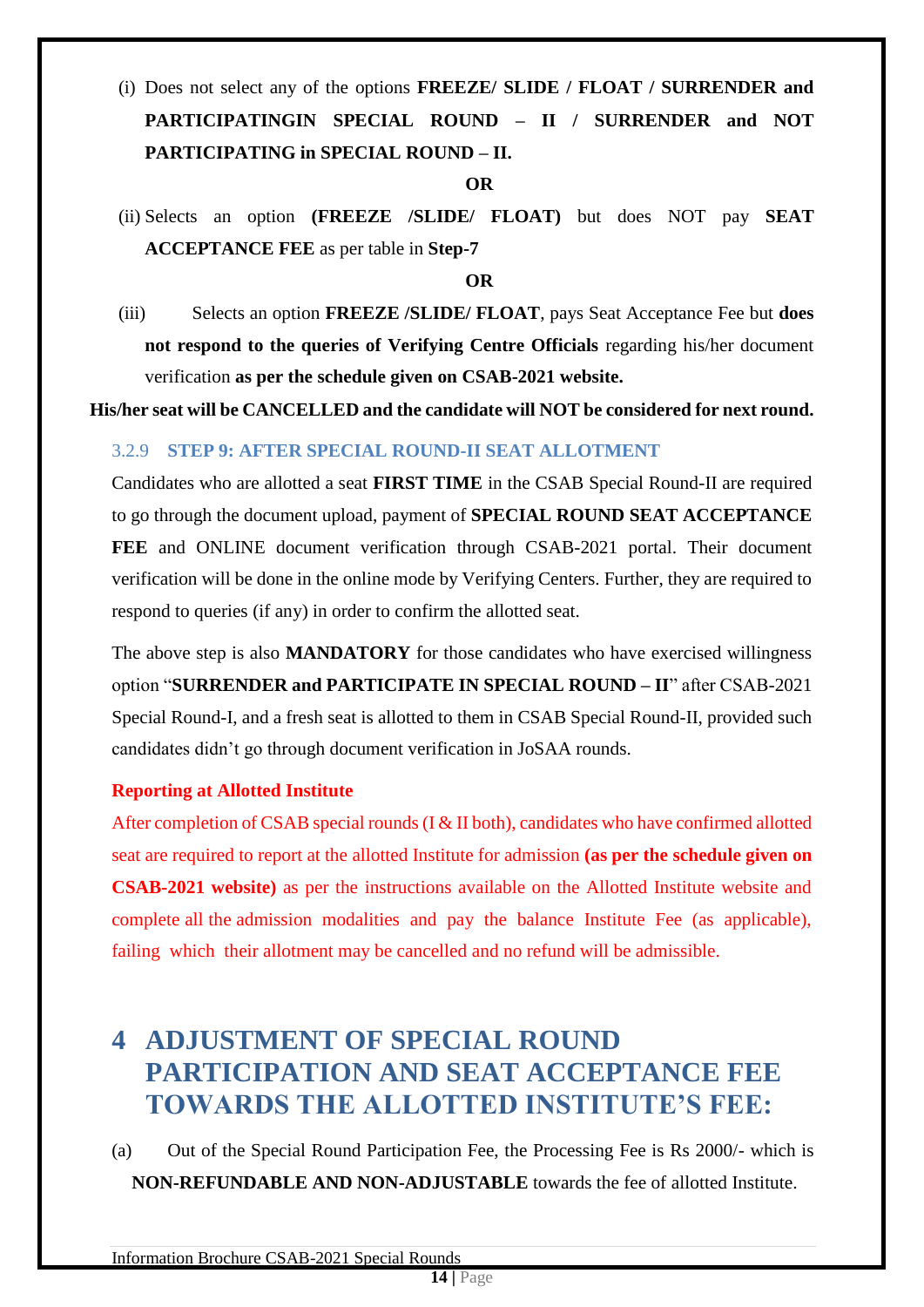- (b) Special Round Participation Fee, Partial Admission Fee (for Candidates allotted seat in JOSAA Rounds) and Seat Acceptance Fee paid by the candidate will be adjusted in the Institute Fee after deducting Rs. 2000/- as special round processing fee.
- (c) For candidates who have deposited the Fee in any of the IITs, if allotted a seat in the Special Round, the fee deposited in the IIT will NOT be adjusted in the fee of the newly Allotted Institute in CSAB-Special Round. In such cases candidate has to go through the refund process and refund rules of IITs.

## <span id="page-19-0"></span>**5 REFUND OF PARTICIPATION AND SEAT ACCEPTANCE FEE:**

- (a) If a candidate has already WITHDRAWN the seat allotted in JoSAA rounds (in NIT+ System), **as per the schedule given on CSAB-2021 website** and does not participate in Special Rounds counseling, his/her Seat Acceptance Fee will be refunded after deducting Rs 2,000/- as per JoSAA-2021 Business Rules.
- (b) If no seat is allotted to the **FRESH**\* candidate in the CSAB-2021 Special Rounds, his/her Special Round Participation Fee will be refunded after deducting processing fee of Rs. 2000/-.
- (c) If no seat is allotted to the **FRESH**\* candidate in the Special Round-I and the candidate chooses not to participate in CSAB Special round-II, his/her Participation Fee will be refunded after deducting processing fee of Rs. 2000/-.
- (d) If a **FRESH**\* candidate gets a **seat allotted in Special Round-I** and does not report, his/her Participation Fee and Seat Acceptance Fee (if paid) will be refunded after deducting Rs 6,000/-.
- (e) If a candidate gets a seat allotted in **Special Round-I**(or retains the seat secured in JoSAA-2021 rounds) and **opts for "SURRENDER** and **PARTICIPATING in Special Round-II"**, and does not get a seat in Special Round-II, his/her Participation Fee and Seat Acceptance Fee (if paid) will be refunded after deducting Rs 6,000/-.
- (f)If a candidate gets a seat allotted in Special Round-I (or retains the seat secured in JoSAA-2021 rounds) and he/she opts **for "SURRENDER and NOT PARTICIPATING in Special Round-II"**, his/her Participation Fee and Seat Acceptance Fee (if paid) will be refunded after deducting Rs 6,000/-.
- (g) If a candidate who has been allotted a seat in Special Round-I and his/her seat gets cancelled due to ineligibility OR in-appropriate documents noticed during document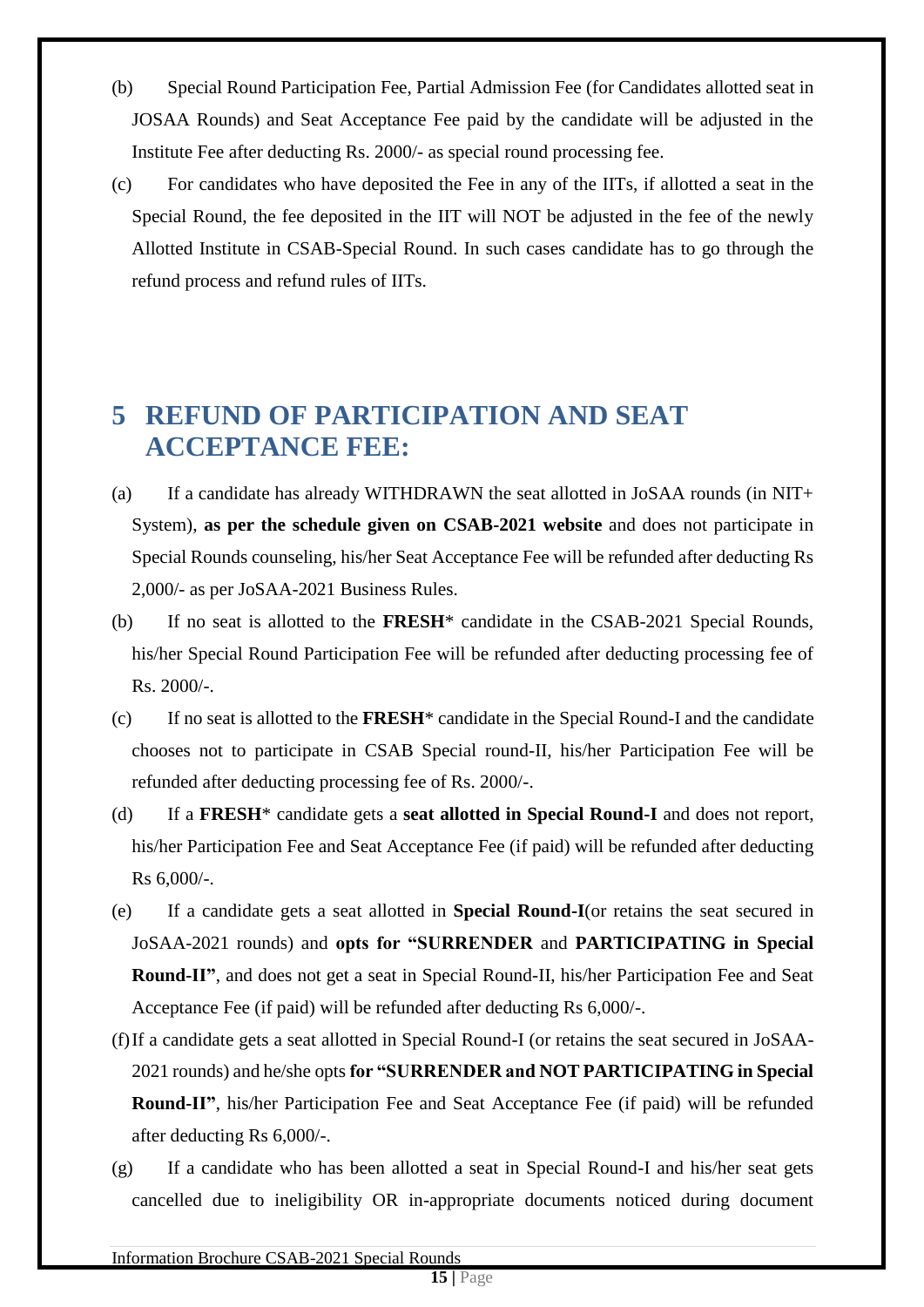verification, his/her Participation Fee and Seat Acceptance Fee (if paid) will be refunded after deducting Rs 6,000/-.

- (h) **After CSAB Special Round-II,** 
	- **(i) If a candidate is allotted a fresh seat and does not join the allotted institute**

**OR**

**(ii) If a candidate is not allotted a fresh seat but RETAINS his/her earlier allotted seat [either from JoSAA or CSAB Special Round-I] and does not join the earlier allotted institute**

**Then in both the above cases, the Fees deposited by the candidate will not be refunded. Fee paid by such candidates will be transferred to the Allotted Institute after deducting the processing charges of Rs 2000/- each for JoSAA 2021 Rounds and CSAB 2021 Special Rounds.** 

(i) If a candidate who has been allotted a seat in Special Round-II and his/her seat cancelled due to ineligibility or in-appropriate documents, his/her participation fee and Seat Acceptance Fee (if paid) will not be refunded. His/Her deposited fees will be transferred to the allotted institute after deducting the processing charges of Rs 2000/- each for JoSAA 2021 Rounds and CSAB 2021 Special Rounds.

\***FRESH** Candidates: All candidates except those who have secured their seat in JoSAA -2021 Rounds and participating in CSAB-2021 Special rounds.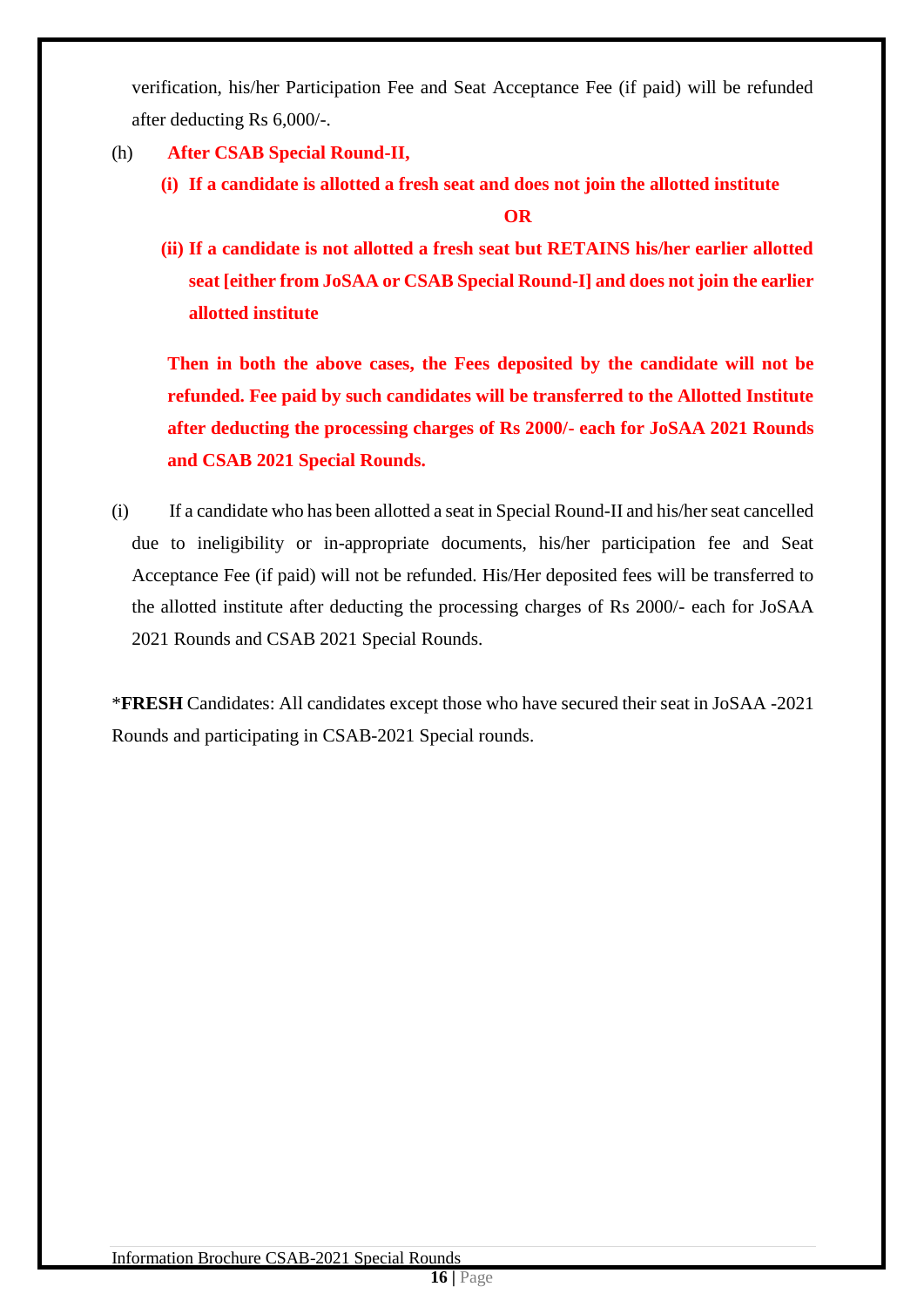#### <span id="page-21-0"></span>**AGREEMENT to be executed by candidates for Participating in CSAB-2021 Special Round**

| follows:                             |  |
|--------------------------------------|--|
| 1. That, I have secured admission in |  |

- 2. That, I have opted to go for Special Round of CSAB-2021 for admission in NITs/IIEST Shibpur/IIITs/GFTIs.
- 3. That, I have read the CSAB-2021 Special Round Information Brochure thoroughly and shall be bound by the rules of CSAB-2021Special Round.
- 4. That, I am doing registration and will pay the Special Round Participation fee, fill and lock the fresh choices **as per the schedule given on CSAB-2021 website**.
- 5. I shall upload the required documents and respond to query (ies), if any, raised by verifying officer during online document verification process, if not done earlier.

#### **6. That if a new seat is allotted in Special rounds then I SHALL HAVE NO CLAIM on the previously SECURED seat in JoSAA rounds.**

- 7. That, I am well aware of the Fee Structure and waiver applicable at the Institutes which I have opted as my choices for seat allocation
- 8. I am fully aware of CSAB-2021 Special Round refund rules.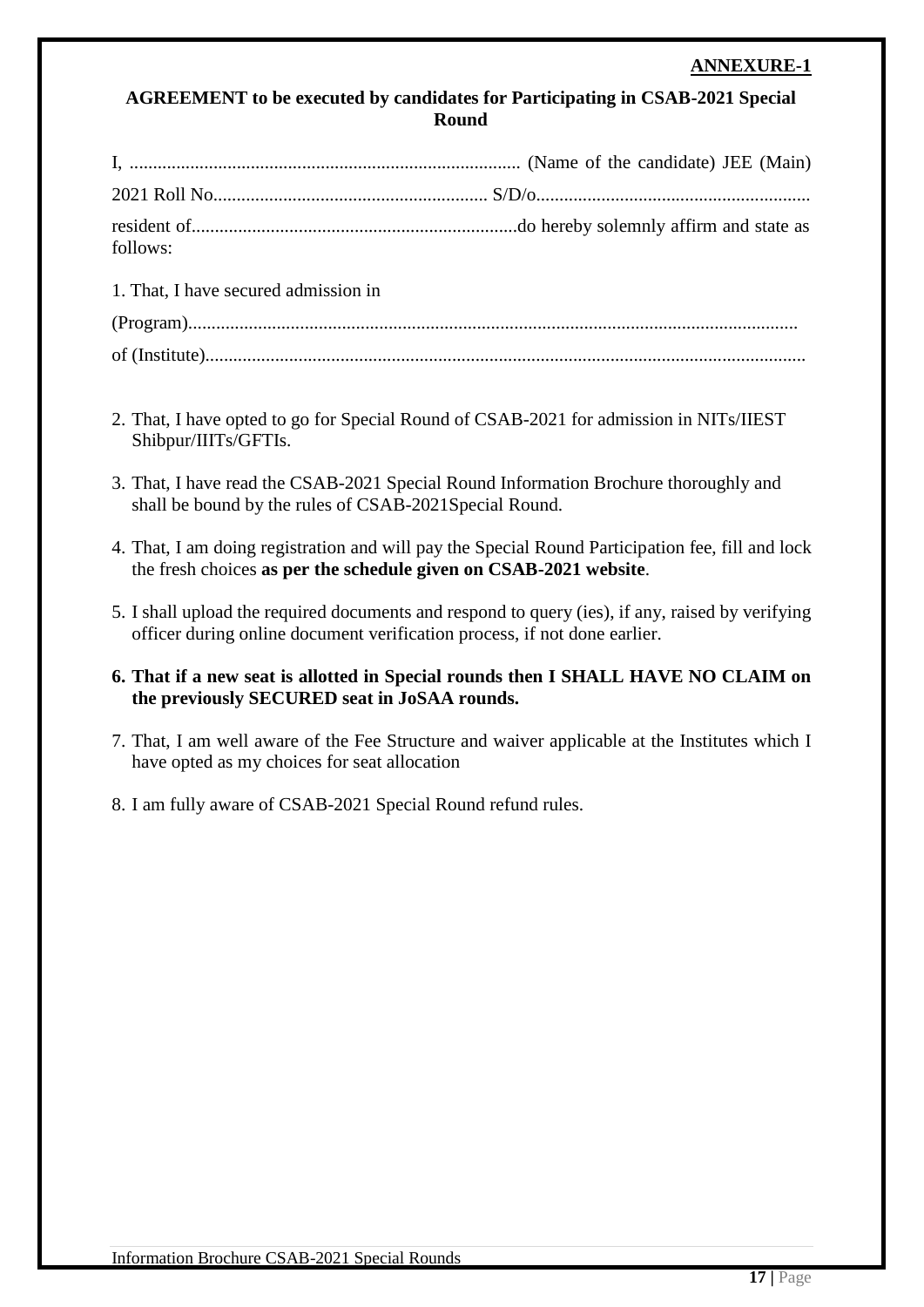#### **Performance in Class XII (or equivalent) examination**

#### <span id="page-22-0"></span>**(Applicable only for candidates seeking admission to NITs/IIITs, IIEST Shibpur and**

#### **other GFTIs)**

- 1. Candidates must PASS class XII exam with the following subjects:
- (a) For B.E./B.Tech. programmes
	- (i) Physics
	- (ii) Mathematics
	- (iii) Any one of Chemistry, biology, biotechnology, technical vocation subject.
	- (iv) A language
	- (v) Any subject other than the above four
- (b) For B. Planning programmes: (i) Mathematics (ii) Other four subjects
- (c) For B. Arch. programmes: (i) Mathematics, Physics, Chemistry (ii) Other two subjects

2. The candidates who have appeared in the Class XII (or equivalent) Board examination in the year 2019, 2020 or appearing in 2021 will be eligible for admission through CSAB-2021 provided they fulfill all other eligibility requirements.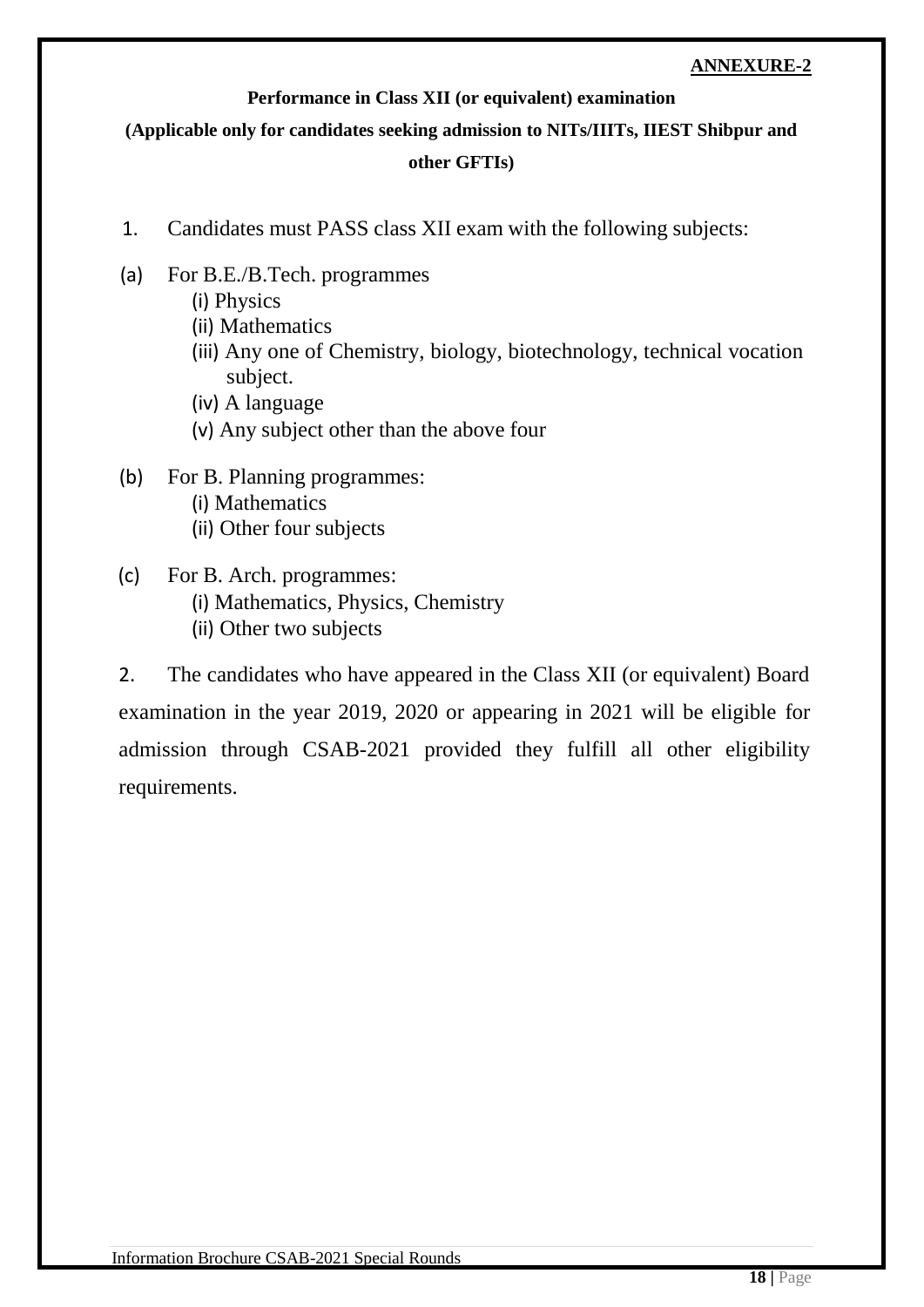## <span id="page-23-0"></span>**List of Documents to be uploaded by Candidates for Registration/Online Reporting (for Admission to NIT+ System)**

- 1. Class X Mark Sheet/Certificate, Aadhar Card (for Date of Birth)
- 2. Class XII Mark Sheet and Certificate (Qualifying Examination)
- 3. Certificate of category (SC/ST/OBC-NCL/GEN-EWS), if applicable, as per Governmentof India format, available on the CSAB-2021 website, issued by the competent authority.

#### **In case of OBC-NCL/GEN-EWS category, the certificate must be issued on or after April 01, 2021.**

Please note that

- (i) Caste certificate (SC/ST/OBC-NCL) issued by Maharashtra State must be validated by Social Welfare department (in case of SC and OBC-NCL category) and Tribal Welfare department (incase of ST category) of Maharashtra Government. The SC/ST/OBC-NCL candidates of Maharashtra State have to produce their caste validity certificate in the format available on CSAB-2021 website.
- (ii) ST certificates from Tamil Nadu state must be issued by the concerned Revenue Divisional Officer.
- 4. Original Certificate for Persons with Disabilities (PwD), if applicable, issued by thecompetent authority. Refer CSAB-2021 website for format.
- 5. Crossed Bank Cheque copy / Image of Passbook with bank account details
- 6. Medical Certificate (in specified Format available on CSAB-2021 format)
- 7. Passport (if applicable)
- 8. Admit card of JEE (Main)

In addition to the above documents, the verifying officials will also check the special eligibility conditions if any, for all the choices including and above the seat allotted to the candidate.

**Note: If the original certificates are not in English/Hindi, English/Hindi version/translationof such certificates, duly certified by the Principal/Director or other competent authority of the graduating Institute, will be required during the verification of documents.**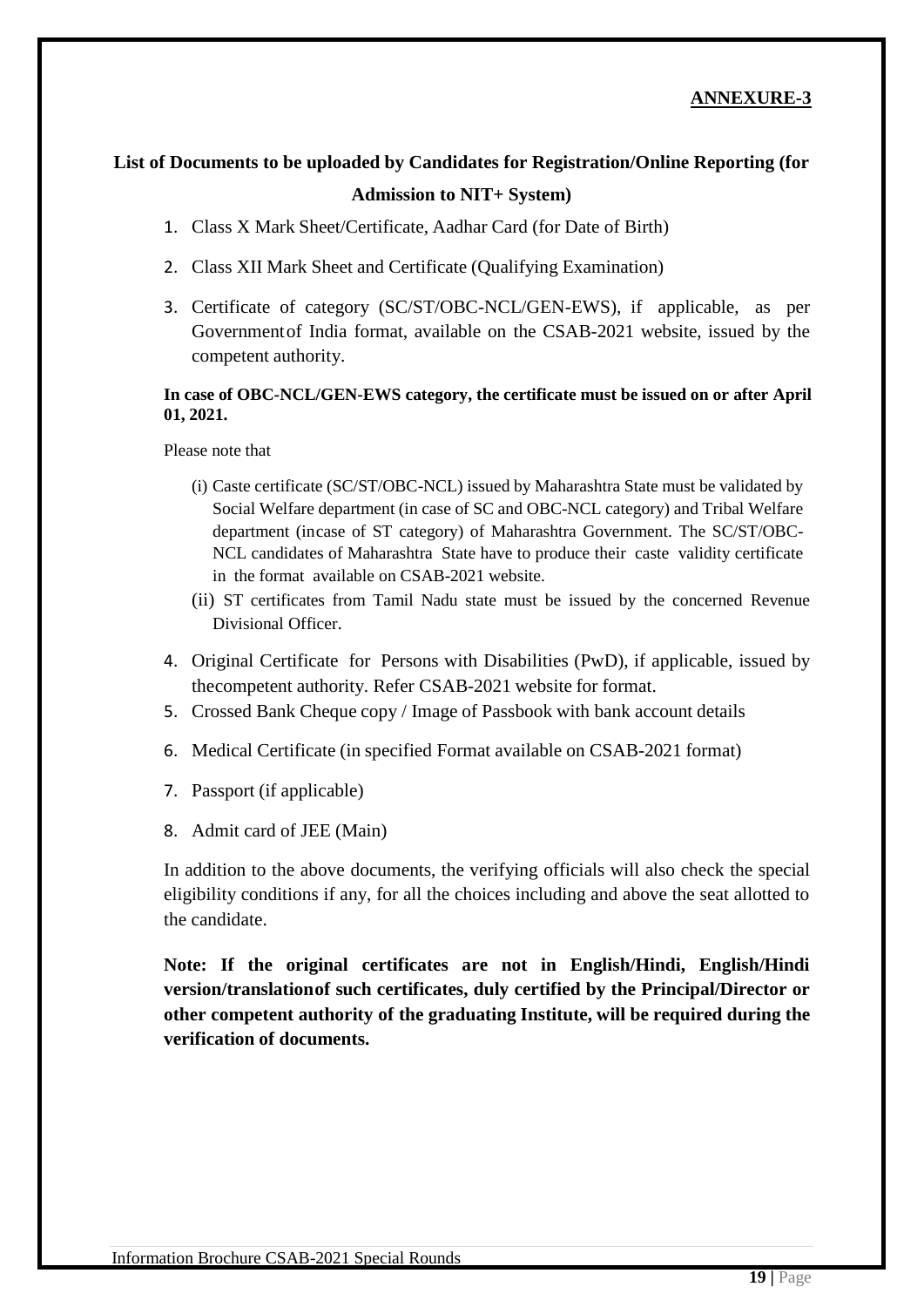#### **Category Conversion from Beneficiary to Non-Beneficiary**

<span id="page-24-0"></span>For candidates whose category document is found to be invalid OR who do not produce a (valid) category document [as per the format given on CSAB 2021 web portal], the category tag will be changed (for the purpose of seat allocation) asshown below:

| <b>Category tag</b> |                |                                                                        |  |  |  |  |
|---------------------|----------------|------------------------------------------------------------------------|--|--|--|--|
| <b>Assigned</b>     | changed<br>to  | <b>Reason</b>                                                          |  |  |  |  |
| <b>GEN-PwD</b>      | <b>GEN</b>     | Invalid PwD certificate                                                |  |  |  |  |
| <b>GEN-EWS</b>      | GEN            | Invalid EWS certificate                                                |  |  |  |  |
| <b>GEN-EWS-PwD</b>  | <b>GEN-PwD</b> | Invalid EWS certificate                                                |  |  |  |  |
| <b>GEN-EWS-PwD</b>  | <b>GEN-EWS</b> | certificate<br>Invalid<br>PwD<br>valid<br>but<br>GEN-<br><b>EWS</b>    |  |  |  |  |
| GEN-EWS-PwD         | <b>GEN</b>     | <b>Both</b><br>PwD<br>certificate<br>GEN-<br>and<br>EWS<br>certificate |  |  |  |  |
| OBC-NCL-PwD         | <b>OBC-NCL</b> | certificate<br>Invalid<br>valid<br>PwD<br>but<br>OBC-<br><b>NCL</b>    |  |  |  |  |
| OBC-NCL-PwD         | <b>GEN-PwD</b> | Valid<br>PwD<br>certificate<br>invalid<br>but<br>OBC-<br><b>NCL</b>    |  |  |  |  |
| OBC-NCL-PwD         | <b>GEN</b>     | Both PwD and OBC-NCL certificates are invalid                          |  |  |  |  |
| $SC-PwD$            | SC             | Invalid PwD certificate but valid SC certificate                       |  |  |  |  |
| $SC-PwD$            | <b>GEN-PwD</b> | Valid PwD certificate but invalid SC certificate                       |  |  |  |  |
| $SC-PwD$            | <b>GEN</b>     | Both PwD and SC certificates are invalid                               |  |  |  |  |
| $ST-PwD$            | <b>ST</b>      | Invalid PwD certificate but valid ST certificate                       |  |  |  |  |
| $ST-PwD$            | <b>GEN-PwD</b> | Valid PwD certificate but invalid ST certificate                       |  |  |  |  |
| $ST-PwD$            | <b>GEN</b>     | Both PwD and ST certificates are invalid                               |  |  |  |  |
| <b>OBC-NCL</b>      | <b>GEN</b>     | Invalid OBC-NCL certificate                                            |  |  |  |  |
| <b>SC</b>           | <b>GEN</b>     | Invalid SC certificate                                                 |  |  |  |  |
| <b>ST</b>           | <b>GEN</b>     | Invalid ST certificate                                                 |  |  |  |  |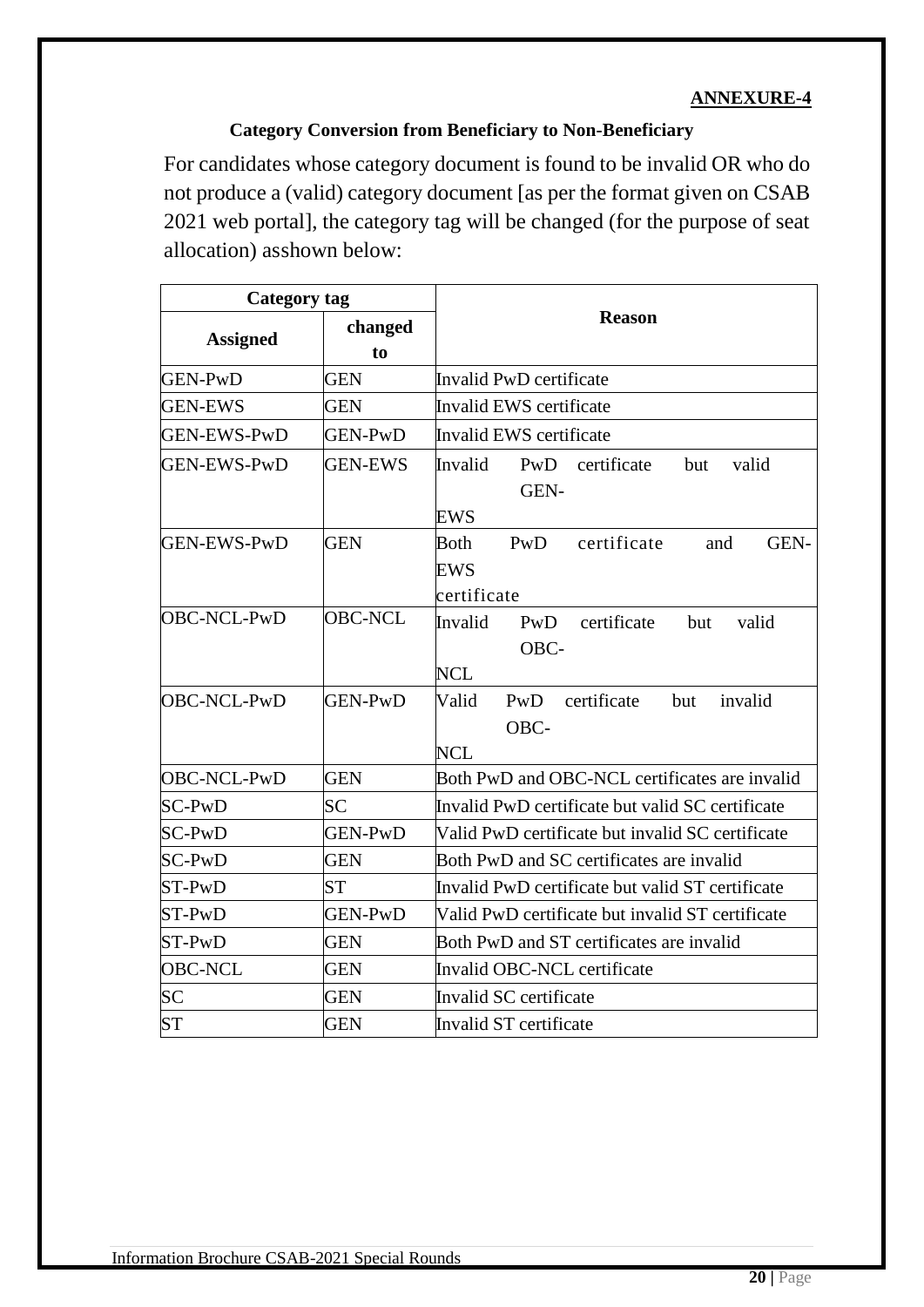#### **Class XII and equivalent examinations**

<span id="page-25-0"></span>1. The final examination of the 10+2 system, conducted by a Central or State Board recognized by the Association of Indian Universities (AIU https://www.aiu.ac.in/ https://aiu.ac.in/).

2. Intermediate or two-year Pre-University examination conducted by a Board or University recognized by the Association of Indian Universities.

3. Final examination of the two-year course of the Joint Services Wing of the National Defence Academy.

4. Senior Secondary School Examination conducted by the National Institute of Open Schooling with a minimum of five subjects.

5. Any Public School, Board or University examination in India or in a foreign country recognized as equivalent to the 10+2 system by the AIU.

6. H.S.C. vocational examination.

7. A Diploma recognized by the All India Council for Technical Education (AICTE https://www.aicte-india.org/) or a State Board of Technical Education of at least 3 years duration.

8. General Certificate Education (GCE) examination (London, Cambridge or Sri Lanka) at the Advanced (A) level.

9. High School Certificate Examination of the Cambridge University or International Baccalaureate Diploma of the International Baccalaureate Office, Geneva.

10. Candidates who have completed Class XII (or equivalent) examination outside India or from a Board not specified above should produce a certificate from the AIU to the effect that the examination they have passed is equivalent to the Class XII examination.

In case the Class XII examination is not a public examination, the candidate must have passed at least one public (Board or Pre-University) examination earlier.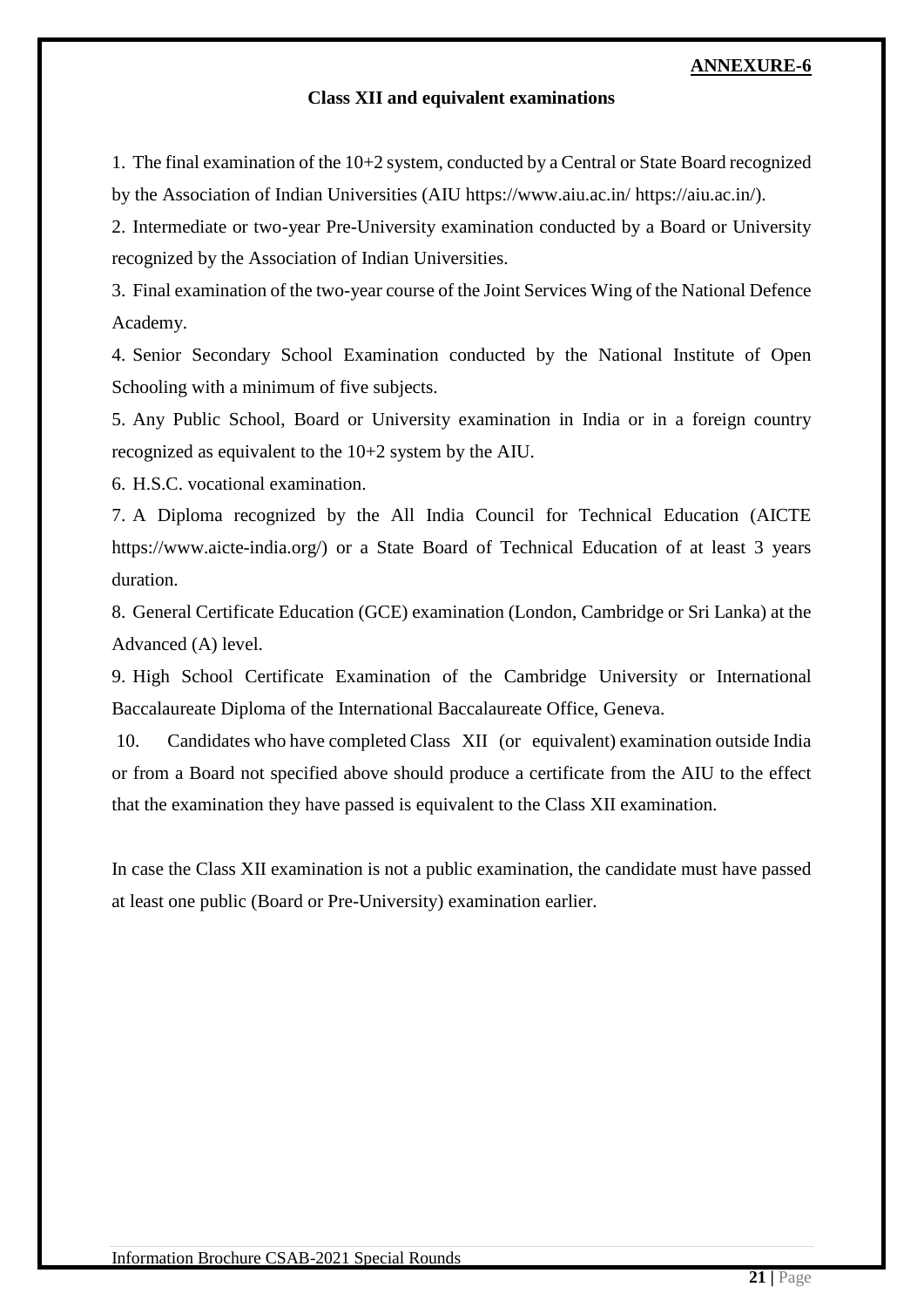#### **MEDICAL CERTIFICATE (to be issued by a Registered Medical Practitioner) GENERAL EXPECTATIONS**

<span id="page-26-0"></span>Candidates should have good general physique. In particular,

- 1. Chest measurement should not be less than 70 cm, with satisfactory limits of expansion and contraction.
- 2. Vision should be normal. In case of defective vision, it should be corrected to 6/9 in both eyes or 6/6 in the better eye. Colour blind and uniocular (having vision in only one eye) persons are restricted from admission to certain courses.
- 3. Hearing should be normal. Defective hearing should be corrected.
- 4. Heart and lungs should not have any abnormality and there should be no history of mental illness and epileptic fits.

| 1.                                                                                                                                                                                                                                                                                                                                            | Name of the candidate:<br>Gender:<br>(a)<br>(b)                       |                                    |                                         |      |                                       |                            |  |                                                        |
|-----------------------------------------------------------------------------------------------------------------------------------------------------------------------------------------------------------------------------------------------------------------------------------------------------------------------------------------------|-----------------------------------------------------------------------|------------------------------------|-----------------------------------------|------|---------------------------------------|----------------------------|--|--------------------------------------------------------|
| 2.                                                                                                                                                                                                                                                                                                                                            | Identification Mark (a mole, scar or birthmark), if any               |                                    |                                         |      |                                       |                            |  |                                                        |
| 3.                                                                                                                                                                                                                                                                                                                                            | Major illness/operation, if any (specify nature of illness/operation) |                                    |                                         |      |                                       |                            |  |                                                        |
| 4.                                                                                                                                                                                                                                                                                                                                            |                                                                       | Height in cm:                      |                                         |      | Weight in kg:                         |                            |  | <b>Blood Group:</b>                                    |
| 5.                                                                                                                                                                                                                                                                                                                                            |                                                                       | Past History                       | (a) Mental illness<br>(b) Epileptic Fit |      |                                       |                            |  |                                                        |
| 6.                                                                                                                                                                                                                                                                                                                                            |                                                                       | Chest (a) Inspiration in cm        |                                         |      |                                       | (b) Expiration in cm       |  |                                                        |
| 7.                                                                                                                                                                                                                                                                                                                                            | Hearing                                                               |                                    |                                         |      |                                       |                            |  |                                                        |
| 8.                                                                                                                                                                                                                                                                                                                                            |                                                                       | Vision with or<br>without glasses: | <b>Right Eye</b>                        |      | Left Eye                              | Colour<br><b>Blindness</b> |  | Uniocular vision<br>(having vision in only<br>one eye) |
| 9.                                                                                                                                                                                                                                                                                                                                            |                                                                       | <b>Respiratory System</b>          |                                         |      |                                       |                            |  |                                                        |
| 10.                                                                                                                                                                                                                                                                                                                                           |                                                                       | Nervous System                     |                                         |      |                                       |                            |  |                                                        |
| 11.                                                                                                                                                                                                                                                                                                                                           | Heart                                                                 |                                    | (a) Sounds                              |      |                                       | (b) Murmur                 |  |                                                        |
| 12.                                                                                                                                                                                                                                                                                                                                           | Abdomen<br>Hernia<br>(a) Liver<br>(b) Spleen                          |                                    |                                         |      |                                       | Hydrocele                  |  |                                                        |
| 13.                                                                                                                                                                                                                                                                                                                                           | Any other defects:                                                    |                                    |                                         |      |                                       |                            |  |                                                        |
|                                                                                                                                                                                                                                                                                                                                               |                                                                       |                                    |                                         |      | <b>Certificate of Medical Fitness</b> |                            |  |                                                        |
| The candidate fulfils the prescribed standard physical fitness, medical fitness and is FIT for<br>admission to Engineering/Architecture/ Pharmaceutics/ Science Course<br>The candidate does not fulfil the prescribed standard of physical fitness/medical fitness and<br>is unfit/temporarily unfit for admission due to following defects: |                                                                       |                                    |                                         |      |                                       |                            |  |                                                        |
| Doctor's Name                                                                                                                                                                                                                                                                                                                                 |                                                                       |                                    | Signature                               | Date |                                       | Registration No.           |  | Seal                                                   |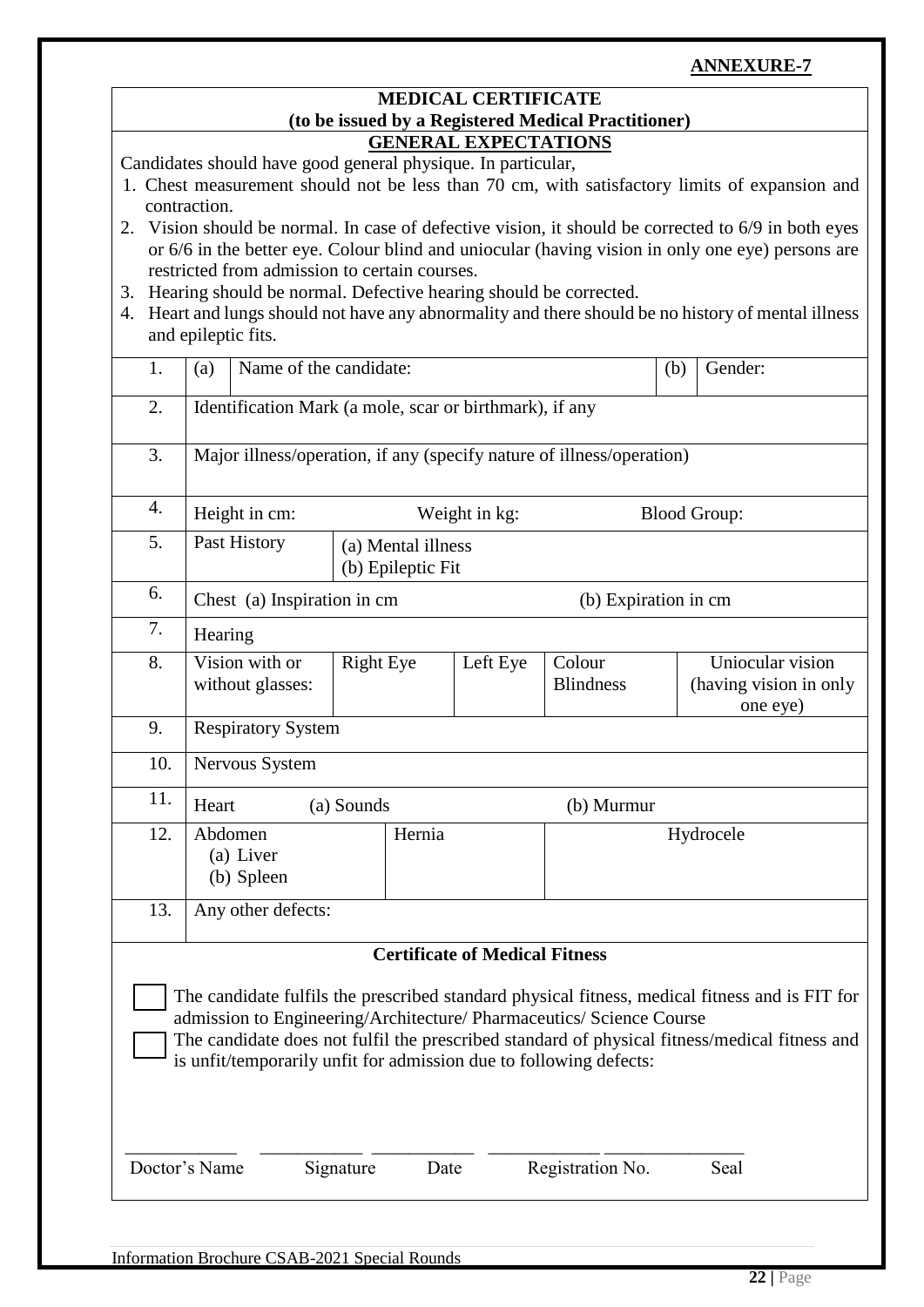#### **Reservation for Economically Weaker Sections (EWSs)**

<span id="page-27-0"></span>The provision of reservation for EWSs is incorporated by the institutes participating in JoSAA 2021 according to the following guidelines issued by the Ministry of Social Justice and Empowerment.

- 1. In pursuance of insertion of clauses 15(6) and 16(6) in the Constitution vide the Constitution (One Hundred and Third Amendment) Act, 2019 and in order to enable the Economically Weaker Sections (EWSs) who are not covered under the existing schemes of reservations for the Scheduled Castes, and Scheduled tribes and the Socially and Educationally Backward Classes, to receive the benefits of reservation on a preferential basis in civil posts and services in the Government of India and admission in Educational Institutions, it has been decided by the Government to provide 10% reservation to EWSs in civil posts and services in Government of India and admission in Educational Institutions.
- 2. Persons who are not covered under the existing scheme of reservations for the Scheduled Castes, the Scheduled Tribes and the Socially and Educationally Backward Classes and whose family has gross annual income below Rs. 8.00 lakh are to be identified as EWSs for the benefit of reservation. Family for this purpose will include the person who seeks benefit of reservation, the candidate's parents and siblings below the age of 18 years as also the candidate's spouse and children below the age of 18 years. The income shall include income from all sources i.e., salary, agriculture, business, profession etc. and it will be income for the financial year prior to the year of application. Also persons whose family owns or possesses any of the following assets shall be excluded from being identified as EWSs, irrespective of family income:
	- a. 5 acres of Agricultural Land and above;
	- b. Residential flat of 1000 sq. ft. and above;
	- c. Residential plot of 100 sq. yards and above in notified municipalities.
	- d. Residential plot of 200 sq. yards and above in areas other than the notified municipalities.
- 3. The income and assets of the families as mentioned in para 2 would be required to be certified by an officer not below the rank of Tehsildar in the States/UTs. The officer who issues the certificates would do the same after carefully verifying all relevant documents following due process as prescribed by the respective State/UT.
- 4. Every Educational Institution shall, with the prior approval of the appropriate authority, increase the number of seats over and above its annual permitted strength in each branch of study or faculty so that the number of seats available, excluding those reserved for the persons belonging to the EWSs, are not less than the total seats available in the academic session immediately preceding the date of the coming into force of the O.M. from the Ministry of Social Justice and Empowerment.
- 5. Instructions regarding reservations in employment and admission to educational institutions will be issues by DoPT and Ministry of Education respectively.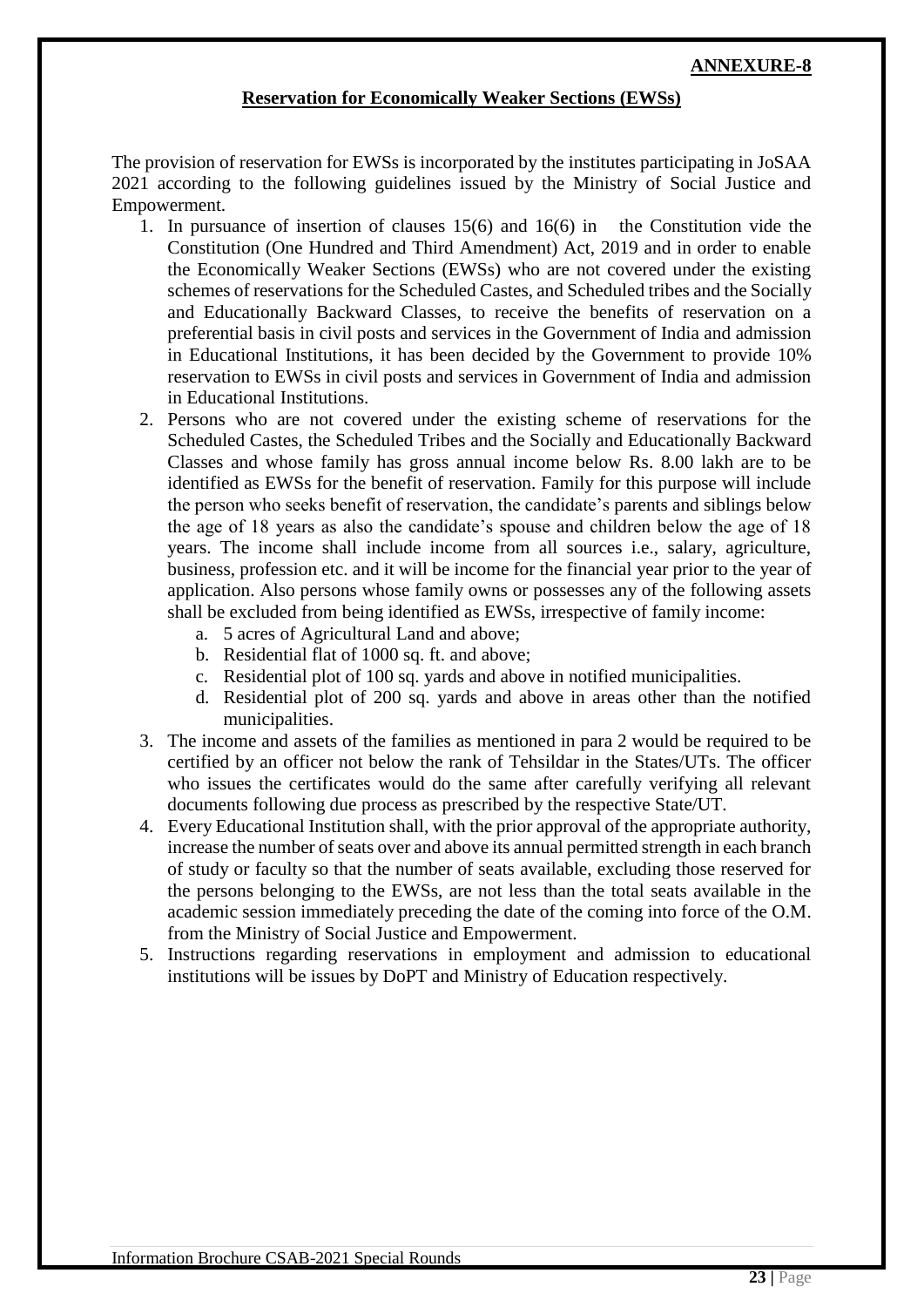### <span id="page-28-0"></span>**INSTITUTES ADMITTING CANDIDATES THROUGH CSAB-2021 SPECIAL ROUND (ACADEMIC YEAR 2021-22)**

#### **NATIONAL INSTITUTES OF TECHNOLOGY (NITs)**

| 1.  | Dr. B R Ambedkar National Institute of Technology, Jalandhar                   |
|-----|--------------------------------------------------------------------------------|
| 2.  | Malaviya National Institute of Technology Jaipur                               |
| 3.  | Maulana Azad National Institute of Technology, Bhopal                          |
| 4.  | Motilal Nehru National Institute of Technology Allahabad                       |
| 5.  | National Institute of Technology Agartala                                      |
| 6.  | National Institute of Technology Andhra Pradesh                                |
| 7.  | National Institute of Technology Calicut                                       |
| 8.  | National Institute of Technology Delhi                                         |
| 9.  | National Institute of Technology Durgapur                                      |
| 10. | National Institute of Technology Goa                                           |
| 11. | National Institute of Technology Hamirpur                                      |
| 12. | National Institute of Technology Karnataka, Surathkal                          |
| 13. | National Institute of Technology Meghalaya                                     |
| 14. | National Institute of Technology Nagaland                                      |
| 15. | National Institute of Technology Patna                                         |
| 16. | National Institute of Technology Puducherry                                    |
| 17. | National Institute of Technology Raipur                                        |
| 18. | National Institute of Technology Sikkim                                        |
| 19. | National Institute of Technology Arunachal Pradesh                             |
| 20. | National Institute of Technology, Jamshedpur                                   |
| 21. | National Institute of Technology, Kurukshetra                                  |
| 22. | National Institute of Technology, Manipur                                      |
| 23. | National Institute of Technology, Mizoram                                      |
| 24. | National Institute of Technology, Rourkela                                     |
| 25. | National Institute of Technology, Silchar                                      |
| 26. | National Institute of Technology, Srinagar                                     |
| 27. | National Institute of Technology, Tiruchirappalli                              |
| 28. | National Institute of Technology, Uttarakhand                                  |
| 29. | National Institute of Technology, Warangal                                     |
| 30. | Sardar Vallabhbhai National Institute of Technology, Surat                     |
| 31. | Visvesvaraya National Institute of Technology, Nagpur                          |
| 32. | Indian Institute of Engineering Science & Technology, Shibpur, District Howrah |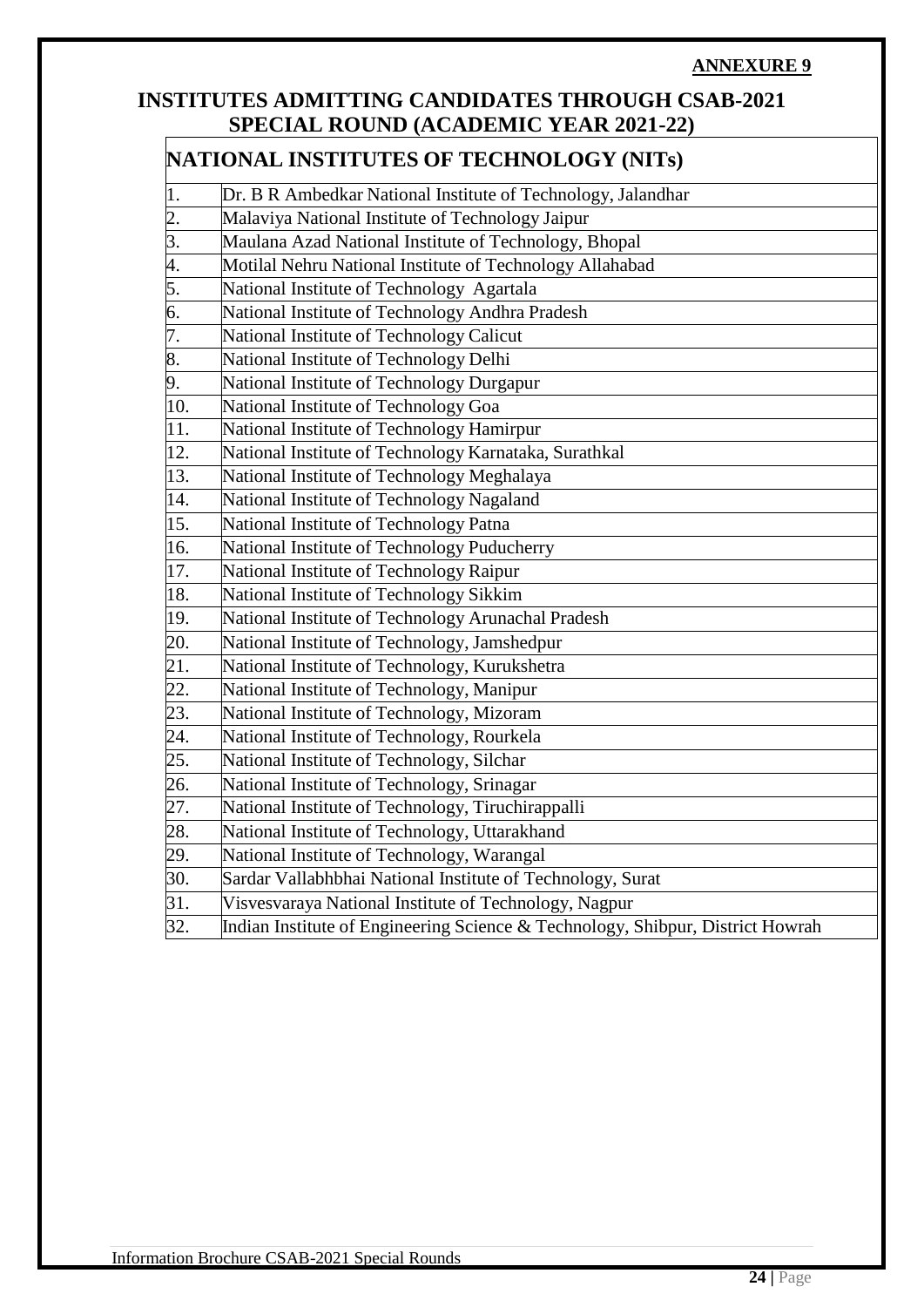### **INDIAN INSTITUTES OF INFORMATION TECHNOLOGY (IIITs, Triple-I-Ts)**

| 1.  | Atal Bihari Vajpayee Indian Institute of Information Technology $\&$           |
|-----|--------------------------------------------------------------------------------|
|     | <b>Management Gwalior</b>                                                      |
| 2.  | Indian Institute of Information Technology, Allahabad                          |
| 3.  | Indian Institute of Information Technology, Design & Manufacturing,            |
|     | Kancheepuram                                                                   |
| 4.  | Indian Institute of Information Technology, Dharwad                            |
| 5.  | Indian Institute of Information Technology Guwahati                            |
| 6.  | Indian Institute of Information Technology Kalyani, West Bengal                |
| 7.  | Indian Institute of Information Technology Kota, Rajasthan                     |
| 8.  | Indian Institute of Information Technology, Kottayam, Kerala                   |
| 9.  | Indian Institute of Information Technology Design & Manufacturing Kurnool,     |
|     | Andhra Pradesh                                                                 |
| 10. | Indian Institute of Information Technology, Lucknow                            |
| 11. | Indian Institute of Information Technology, Manipur                            |
| 12. | Indian Institute of Information Technology, Nagpur                             |
| 13. | Indian Institute of Information Technology, Pune                               |
| 14. | Indian Institute of Information Technology, Ranchi                             |
| 15. | Indian Institute of Information Technology Sonipat, Haryana                    |
| 16. | Indian Institute of Information Technology, Sri City, Chittoor, Andhra Pradesh |
| 17. | Indian Institute of Information Technology Tiruchirappalli                     |
| 18. | Indian Institute of Information Technology Una, Himachal Pradesh               |
| 19. | Indian Institute of Information Technology, Vadodara, Gujrat                   |
| 20. | Indian Institute of Information Technology, Bhagalpur                          |
| 21. | Indian Institute of Information Technology, Surat                              |
| 22. | Indian Institute of Information Technology, Bhopal                             |
| 23. | Pt. Dwarka Prasad Mishra Indian Institute of Information Technology, Design &  |
|     | Manufacturing, Jabalpur                                                        |
| 24. | Indian Institute of Information Technology, Agartala                           |
| 25. | Indian Institute of Information Technology, Raichur, Karnataka                 |
| 26. | Indian Institute of Information Technology, Vadodara International Campus      |
|     | Diu (IIITVICD)                                                                 |
|     |                                                                                |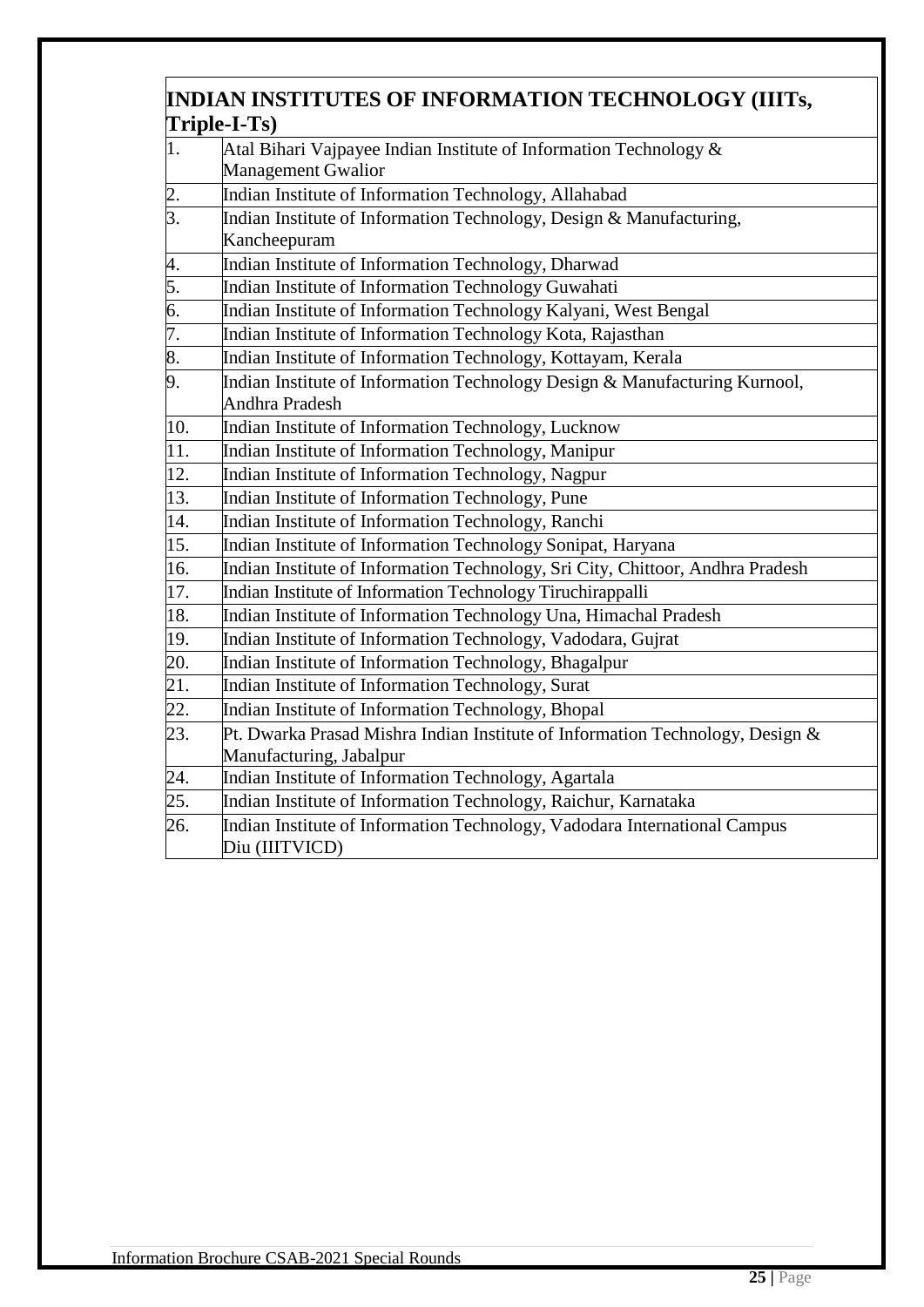## **OTHER TECHNICAL INSTITUTES FUNDED FULLY OR PARTIALLY BY CENTRAL OR STATE GOVERNMENTS (OTHER GOVERNMENT FUNDED TECHNICAL INSTITUTES OROTHER-GFTIs)**

|     | <b>OROTHER-GFTIS</b>                                                                                                             |
|-----|----------------------------------------------------------------------------------------------------------------------------------|
| 1.  | Assam University, Silchar                                                                                                        |
| 2.  | Birla Institute of Technology, Mesra, Ranchi                                                                                     |
| 3.  | Gurukula Kangri Vishwavidyalaya, Haridwar                                                                                        |
| 4.  | Indian Institute of Carpet Technology, Bhadohi                                                                                   |
| 5.  | Institute of Infrastructure, Technology, Research and Management-Ahmedabad                                                       |
| 6.  | Institute of Technology, Guru Ghasidas Vishwavidyalaya, Bilaspur                                                                 |
| 7.  | J.K. Institute of Applied Physics & Technology, Department of Electronics &<br>Communication, University of Allahabad- Allahabad |
| 8.  | National Institute of Electronics and Information Technology, Aurangabad<br>(Maharashtra)                                        |
| 9.  | National Institute of Foundry & Forge Technology, Hatia, Ranchi                                                                  |
| 10. | Sant Longowal Institute of Engineering and Technology, Punjab                                                                    |
| 11. | School of Engineering & Technology, Mizoram University, Aizawl                                                                   |
| 12. | School of Engineering, Tezpur University, Napaam, Tezpur                                                                         |
| 13. | School of Planning & Architecture, Bhopal                                                                                        |
| 14. | School of Planning & Architecture, New Delhi                                                                                     |
| 15. | School of Planning & Architecture, Vijayawada                                                                                    |
| 16. | Shri Mata Vaishno Devi University, Katra, Jammu & Kashmir                                                                        |
| 17. | Hemvati Nandan Bahuguna Garhwal University, Srinagar (Garhwal),                                                                  |
| 18. | University of Hyderabad, Hyderabad                                                                                               |
| 19. | International Institute of Information Technology, Naya Raipur                                                                   |
| 20. | Punjab Engineering College, Chandigarh                                                                                           |
| 21. | Jawaharlal Nehru University, Delhi                                                                                               |
| 22. | International Institute of Information Technology, Bhubaneswar                                                                   |
| 23. | Central Institute of Technology Kokrajar, Assam                                                                                  |
| 24. | Pondicherry Engineering College, Puducherry                                                                                      |
| 25. | Ghani Khan Choudhary Institute of Engineering and Technology, Malda, West<br>Bengal                                              |
| 26. | Central University of Rajasthan, Rajasthan                                                                                       |
| 27. | National Institute of Food Technology Entrepreneurship and Management<br>Sonipat, Haryana                                        |
| 28. | Indian Institute of Food Processing Technology, Thanjavur, Tamil Naidu.                                                          |
| 29. | North Eastern Regional Institute of Science and                                                                                  |
|     | Technology, Nirjuli-791109 (Itanagar), Arunachal<br>Pradesh                                                                      |
| 30. | Indian Institute of Handloom Technology (IIHT), Varanasi                                                                         |
| 31. | Chhattisgarh Swami Vivekanand Technical University (CSVTU), Bhilai                                                               |
| 32. | Institute of Chemical Technology, Mumbai-IOC Odisha Campus, Bhubaneshwar,<br>Odisha                                              |
| 33. | North-Eastern Hill University, Shillong                                                                                          |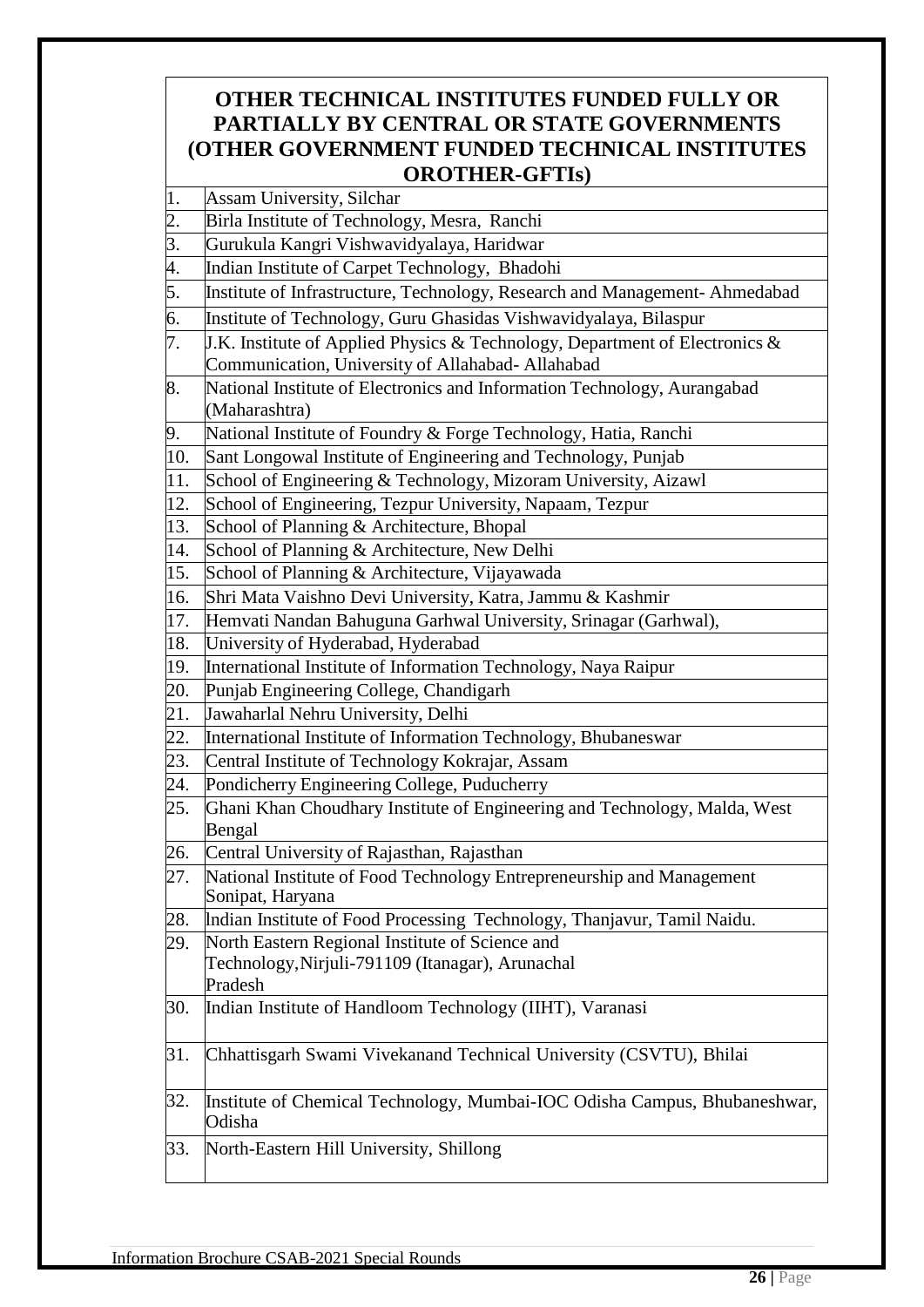#### <span id="page-31-0"></span>**RESTRICTIONS AT INSTITUTE/PROGRAMME LEVEL IN NITS/IIITS/OTHER-GFTIS LEVEL**

| <b>S.N.</b> | <b>Academic</b><br>Program | <b>Institution / Academic</b><br>Program  | <b>Restrictions</b>                | <b>Remarks</b>            |
|-------------|----------------------------|-------------------------------------------|------------------------------------|---------------------------|
|             |                            |                                           |                                    |                           |
| 1.          |                            | 216-4130 NIT Raipur (216)                 | Not given to PwD                   |                           |
|             |                            | • 4130: (4 Years,<br><b>Bachelor</b> of   | Candidates                         |                           |
|             |                            | Technology) Mining                        |                                    |                           |
|             |                            | Engineering                               |                                    |                           |
| 2.          |                            | NIT Rourkela (223)                        | Not given to PwD                   |                           |
|             | 223-4130                   | 4130: (4 Years, Bachelor                  | Candidates                         |                           |
|             |                            | of                                        |                                    |                           |
|             |                            | Technology) Mining                        |                                    |                           |
|             | 223-5247                   | Engineering<br>• 5247: (5 Years, Bachelor |                                    |                           |
|             |                            | and                                       |                                    |                           |
|             |                            | Master of Technology                      |                                    |                           |
|             |                            | (Dual                                     |                                    |                           |
|             |                            | Degree)) Mining                           |                                    |                           |
| 3.          | 230-4130                   | Engineering<br>VNIT Nagpur (230)          | Not given to PwD                   |                           |
|             |                            | • 4130: (4 Years,                         | Candidates                         |                           |
|             |                            | <b>Bachelor</b> of                        |                                    |                           |
|             |                            | Technology) Mining                        |                                    |                           |
|             |                            | Engineering                               |                                    |                           |
| 4.          |                            | 211-4130 NIT Surathkal (211)              | Not given to PwD                   |                           |
|             |                            | • 4130: (4 Years,                         | Candidates                         |                           |
|             |                            | <b>Bachelor</b> of                        |                                    |                           |
|             |                            | Technology) Mining                        |                                    |                           |
|             |                            | Engineering                               |                                    |                           |
| 5.          | 232-4130                   | IIEST, Shibpur (232)                      | Not given to PwD                   |                           |
|             |                            | • 4130: (4 Years,                         | Candidates                         |                           |
|             |                            | Bachelor of<br>Technology) Mining         |                                    |                           |
|             |                            | Engineering                               |                                    |                           |
| 6.          | 223-5509                   | NIT, Rourkela (223)                       | Candidate should have              | A Popup message will be   |
|             |                            |                                           | passed Biology in 10 <sup>th</sup> | shown during choice       |
|             |                            | 5509: (5 Years,<br>$\bullet$              | and 12 <sup>th</sup> Boardor       | addition. If candidate    |
|             |                            | <b>Integrated Master of</b>               | equivalent                         | 'Agree' then these choice |
|             |                            | Science) Life Science                     |                                    | will be added in their    |
|             |                            |                                           |                                    | preference list.          |
| 7.          | 403                        | Gurukul Kangri                            | Not given to                       |                           |
|             |                            | Vishwavidyalaa,                           | Female                             |                           |
|             |                            | Haridwar (403)                            | Candidates                         |                           |
|             |                            | <b>All Branches</b>                       |                                    |                           |
| 8.          | 212                        | NIT Meghalaya/All Branches Not given to   |                                    | A Popup message will be   |
|             |                            |                                           | Orthopedically                     | shown only to PwD='Yes'   |
|             |                            |                                           | Handicapped with                   | candidates during choice  |
|             |                            |                                           | Disability in walking              | addition. If candidate    |
|             |                            |                                           | Candidates                         | 'Agree' then these choice |
|             |                            |                                           |                                    | will be added in their    |
|             |                            |                                           |                                    | preference list.          |
|             |                            |                                           |                                    |                           |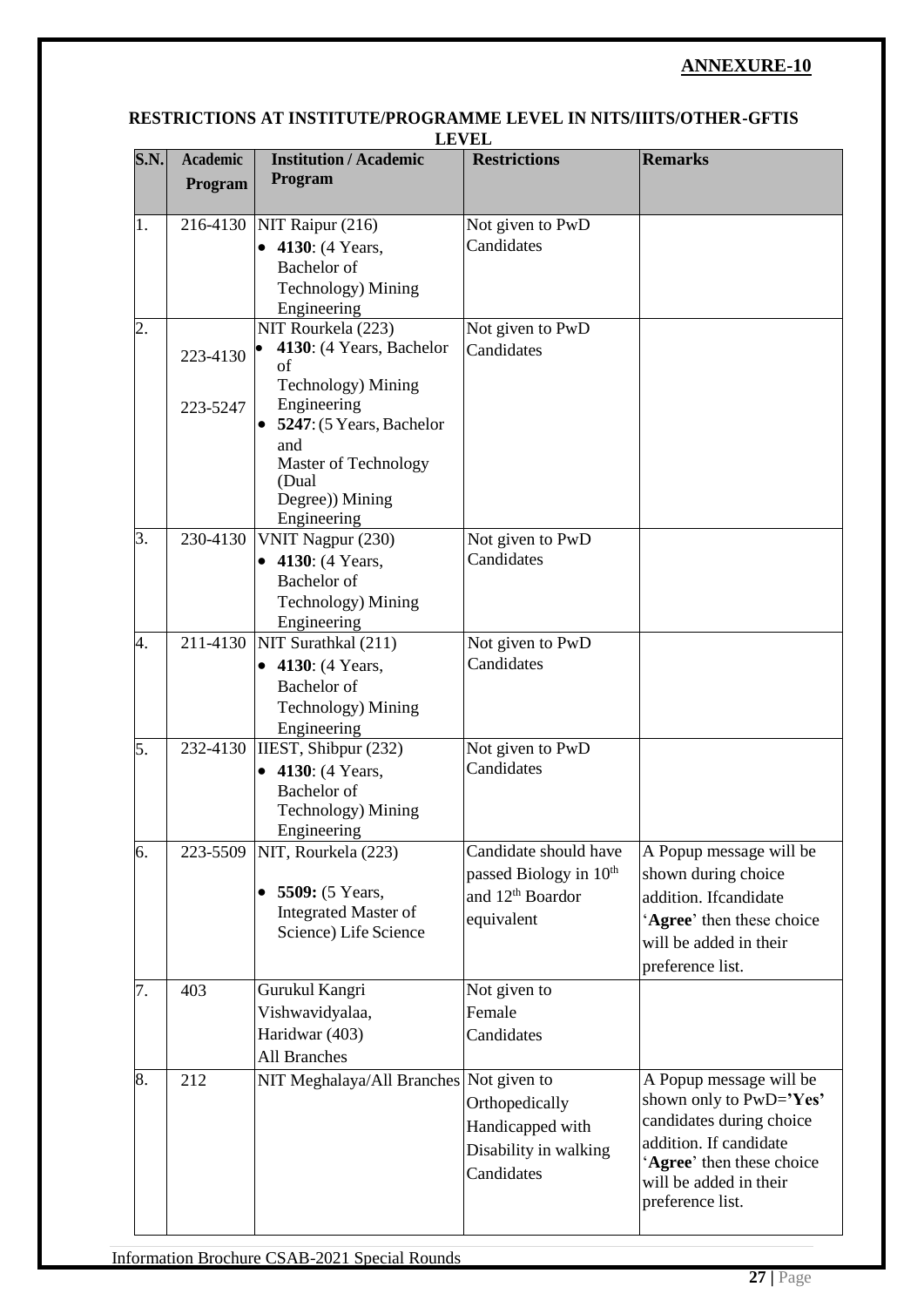| <b>S.N.</b> | <b>Academic</b> | <b>Institution / Academic</b>                                                                                                                                                                                                                                         | <b>Restrictions</b>                                                                                             | <b>Remarks</b>                                                                                                                                                    |
|-------------|-----------------|-----------------------------------------------------------------------------------------------------------------------------------------------------------------------------------------------------------------------------------------------------------------------|-----------------------------------------------------------------------------------------------------------------|-------------------------------------------------------------------------------------------------------------------------------------------------------------------|
|             | Program         | Program                                                                                                                                                                                                                                                               |                                                                                                                 |                                                                                                                                                                   |
| 9.          |                 | Indian Institute of Information<br>Technology (IIIT), Sri City,<br>Chittoor                                                                                                                                                                                           | <b>For Both Programmes:</b><br>Not given to Orthopedically                                                      | A Popup message will be<br>shown only to<br>PwD='Yes'                                                                                                             |
|             | 307-4110        | 4110: Computer<br>Science and<br>Engineering (4<br>Years, Bachelor of                                                                                                                                                                                                 | Handicapped with<br>disabilityin walking<br>Candidates,                                                         | candidates during choice<br>addition. If<br>'Agree'<br>candidate<br>choice<br>then these<br>will be added in                                                      |
|             | 307-4114        | Technology)<br>4114: Electronics<br>andCommunication<br>Engineering (4<br>Years, Bachelor of<br>Technology)                                                                                                                                                           | Not given to orthopedically<br>handicapped with Blindness<br>or Low Vision<br>Not given to<br>orthopedical      | their<br>preference<br>list.                                                                                                                                      |
|             |                 |                                                                                                                                                                                                                                                                       | ly<br>handicapped with<br>hearing impairment                                                                    |                                                                                                                                                                   |
| 10.         | 213             | <b>NIT Nagaland</b><br>All Branches                                                                                                                                                                                                                                   | <b>Not</b><br>given<br>to<br>Orthopedically<br>Handicapped<br>with<br>Disability<br>walking<br>in<br>Candidates | A Popup message<br>will be<br>shown only<br>to PwD='Yes'<br>candidates during<br>choice addition. If<br>candidate 'Agree' then<br>thesechoice will be<br>added in |
| 11.         | 402             | <b>BITS</b> Mesra<br>4125: (4 Years,<br>Bachelorof<br>Technology)<br>Mechanical<br>Engineering<br>4144: (4 Years,<br>Bachelorof<br>Technology) Electrical<br>and Electronics<br>Engineering<br>4145: (4 Years,<br>Bachelorof<br>Technology)<br>Production Engineering | Not given to<br>PwDCandidates                                                                                   | their preference list.                                                                                                                                            |
| 12.         | 308             | <b>IIIT Vadodara</b><br>4110: (4 Years, Bachelor Orthopedically<br>of<br>Science<br>Computer<br>Engineering                                                                                                                                                           | <b>Not</b><br>given<br>to<br>Technology) Handicapped<br>with<br>$&$ Disability<br>walking<br>in<br>Candidates   | A Popup message<br>will be<br>shown only<br>to PwD='Yes'<br>candidates during choice                                                                              |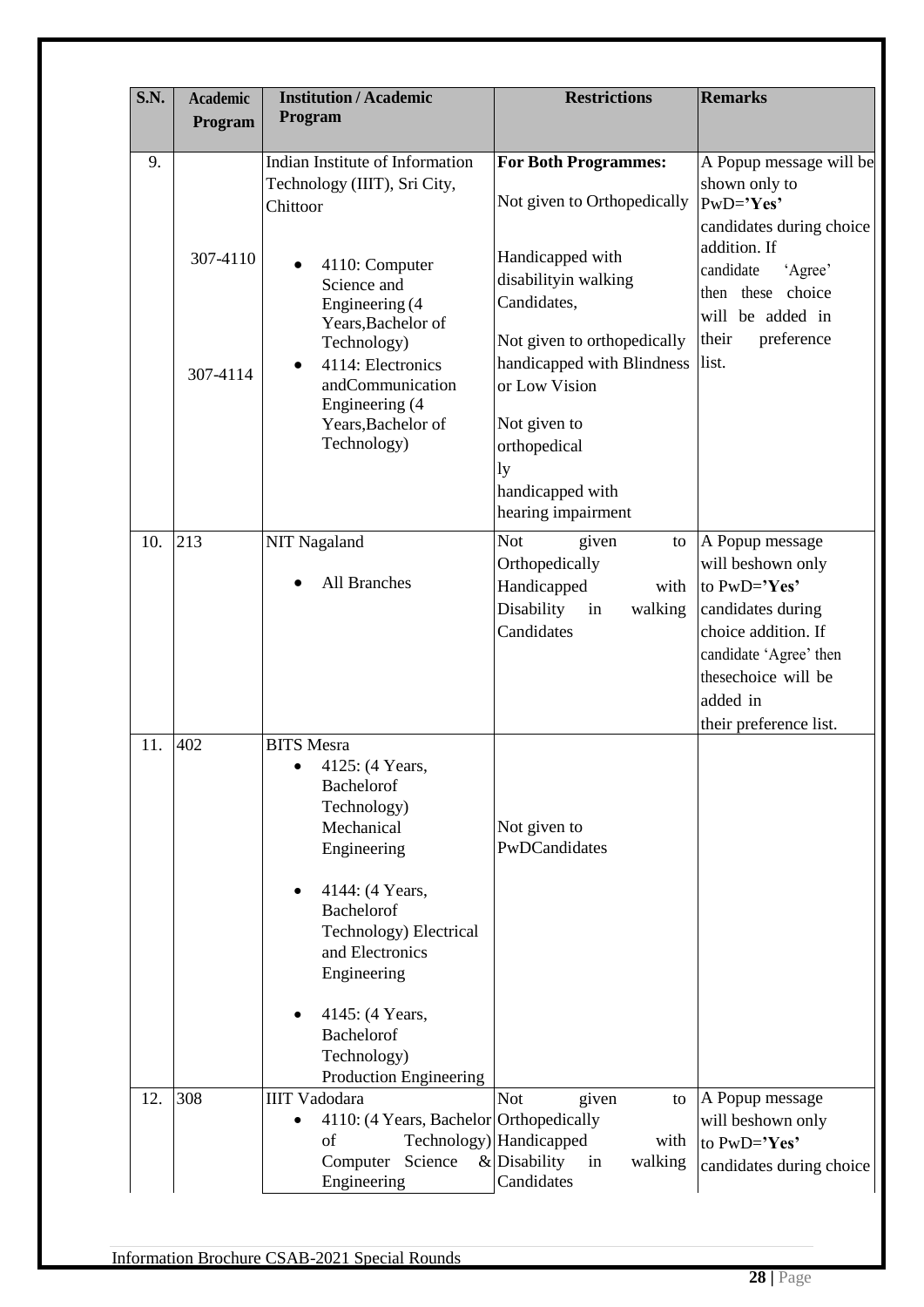|     |     | 4146: (4 Years,<br><b>Bachelorof</b><br>Technology)<br>Information<br>Technology                                                                                           | Not given to orthopedically<br>handicapped with Blindness<br>or Low Vision<br>Not given to orthopedically<br>handicapped with<br>hearingimpairment                                                                   | addition.<br>If candidate 'Agree'<br>then these choice will<br>be added in their<br>preference list.                                                                                            |
|-----|-----|----------------------------------------------------------------------------------------------------------------------------------------------------------------------------|----------------------------------------------------------------------------------------------------------------------------------------------------------------------------------------------------------------------|-------------------------------------------------------------------------------------------------------------------------------------------------------------------------------------------------|
| 13. | 327 | <b>IIIT Vadodara</b><br><b>InternationalCampus</b><br>4110: (4 Years, Bachelor in walking Candidates<br>of Technology)<br>ComputerScience &<br>EngineeringIIIT<br>Vadodara | Not given to Orthopedically<br>Handicapped with Disability be<br>Not given to orthopedically<br>handicapped with Blindness<br>or Low Vision<br>Not given to orthopedically<br>handicapped with hearing<br>impairment | A Popup message will<br>shown<br>only to<br>PwD='Yes' candidates<br>during choice addition.<br>If<br>candidate 'Agree'<br>then these choice will<br>added in<br>their<br>be<br>preference list. |